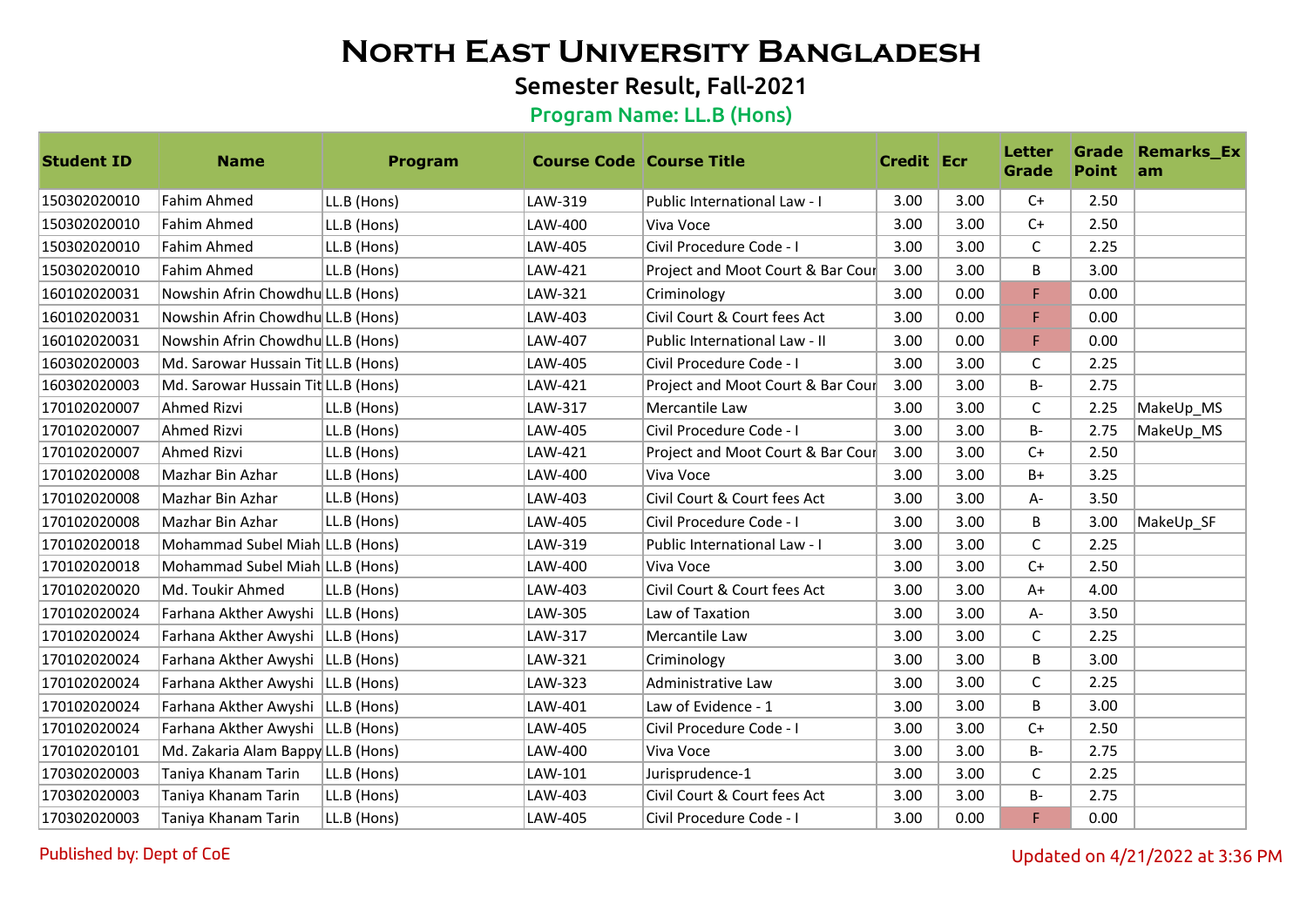## Semester Result, Fall-2021

| <b>Student ID</b> | <b>Name</b>                        | Program     | <b>Course Code Course Title</b> |                                   | <b>Credit Ecr</b> |      | <b>Letter</b><br><b>Grade</b> | <b>Point</b> | <b>Grade Remarks_Ex</b><br>am |
|-------------------|------------------------------------|-------------|---------------------------------|-----------------------------------|-------------------|------|-------------------------------|--------------|-------------------------------|
| 170302020003      | Taniya Khanam Tarin                | LL.B (Hons) | LAW-407                         | Public International Law - II     | 3.00              | 3.00 | B                             | 3.00         | MakeUp_SF                     |
| 180102020001      | Taskiya                            | LL.B (Hons) | LAW-305                         | Law of Taxation                   | 3.00              | 3.00 | $B+$                          | 3.25         |                               |
| 180102020001      | Taskiya                            | LL.B (Hons) | LAW-317                         | Mercantile Law                    | 3.00              | 3.00 | D                             | 2.00         |                               |
| 180102020001      | Taskiya                            | LL.B (Hons) | LAW-321                         | Criminology                       | 3.00              | 3.00 | B                             | 3.00         |                               |
| 180102020001      | Taskiya                            | LL.B (Hons) | LAW-417                         | Civil & Criminal Drafting         | 3.00              | 3.00 | B                             | 3.00         |                               |
| 180102020001      | Taskiya                            | LL.B (Hons) | LAW-419                         | <b>Environmental Law</b>          | 3.00              | 3.00 | $C+$                          | 2.50         |                               |
| 180102020001      | Taskiya                            | LL.B (Hons) | LAW-421                         | Project and Moot Court & Bar Cour | 3.00              | 3.00 | $C+$                          | 2.50         |                               |
| 180102020002      | Tahmin ara chowdhury   LL.B (Hons) |             | LAW-400                         | Viva Voce                         | 3.00              | 3.00 | A-                            | 3.50         |                               |
| 180102020002      | Tahmin ara chowdhury   LL.B (Hons) |             | LAW-417                         | Civil & Criminal Drafting         | 3.00              | 3.00 | $B+$                          | 3.25         | MakeUp_MS                     |
| 180102020002      | Tahmin ara chowdhury   LL.B (Hons) |             | LAW-421                         | Project and Moot Court & Bar Cour | 3.00              | 3.00 | A-                            | 3.50         |                               |
| 180102020003      | Md. Rashed Ul Hoque                | LL.B (Hons) | LAW-400                         | Viva Voce                         | 3.00              | 3.00 | $B -$                         | 2.75         |                               |
| 180102020003      | Md. Rashed Ul Hoque                | LL.B (Hons) | LAW-417                         | Civil & Criminal Drafting         | 3.00              | 3.00 | A-                            | 3.50         |                               |
| 180102020003      | Md. Rashed Ul Hoque                | LL.B (Hons) | LAW-419                         | <b>Environmental Law</b>          | 3.00              | 3.00 | A-                            | 3.50         |                               |
| 180102020003      | Md. Rashed Ul Hoque                | LL.B (Hons) | LAW-421                         | Project and Moot Court & Bar Cour | 3.00              | 3.00 | B                             | 3.00         |                               |
| 180102020005      | Arif Ahmed                         | LL.B (Hons) | LAW-400                         | Viva Voce                         | 3.00              | 3.00 | $C+$                          | 2.50         |                               |
| 180102020005      | Arif Ahmed                         | LL.B (Hons) | LAW-417                         | Civil & Criminal Drafting         | 3.00              | 3.00 | B-                            | 2.75         |                               |
| 180102020005      | Arif Ahmed                         | LL.B (Hons) | LAW-419                         | Environmental Law                 | 3.00              | 3.00 | B                             | 3.00         |                               |
| 180102020005      | Arif Ahmed                         | LL.B (Hons) | LAW-421                         | Project and Moot Court & Bar Cour | 3.00              | 3.00 | B                             | 3.00         |                               |
| 180102020006      | Md. Mohinul Islam                  | LL.B (Hons) | LAW-400                         | Viva Voce                         | 3.00              | 3.00 | $C+$                          | 2.50         |                               |
| 180102020006      | Md. Mohinul Islam                  | LL.B (Hons) | LAW-417                         | Civil & Criminal Drafting         | 3.00              | 3.00 | B-                            | 2.75         |                               |
| 180102020006      | Md. Mohinul Islam                  | LL.B (Hons) | LAW-419                         | Environmental Law                 | 3.00              | 3.00 | D                             | 2.00         |                               |
| 180102020006      | Md. Mohinul Islam                  | LL.B (Hons) | LAW-421                         | Project and Moot Court & Bar Cour | 3.00              | 3.00 | $B -$                         | 2.75         |                               |
| 180102020007      | Fahiza Rahman Chowdh LL.B (Hons)   |             | LAW-400                         | Viva Voce                         | 3.00              | 3.00 | $B+$                          | 3.25         |                               |
| 180102020007      | Fahiza Rahman Chowdh LL.B (Hons)   |             | LAW-417                         | Civil & Criminal Drafting         | 3.00              | 3.00 | $A+$                          | 4.00         |                               |
| 180102020007      | Fahiza Rahman Chowdh LL.B (Hons)   |             | LAW-419                         | Environmental Law                 | 3.00              | 3.00 | $A+$                          | 4.00         |                               |
| 180102020007      | Fahiza Rahman Chowdh LL.B (Hons)   |             | LAW-421                         | Project and Moot Court & Bar Cour | 3.00              | 3.00 | A                             | 3.75         |                               |
| 180102020008      | Sarwar Ahmed Mahin                 | LL.B (Hons) | LAW-400                         | Viva Voce                         | 3.00              | 3.00 | A                             | 3.75         |                               |
| 180102020008      | Sarwar Ahmed Mahin                 | LL.B (Hons) | LAW-417                         | Civil & Criminal Drafting         | 3.00              | 3.00 | A                             | 3.75         |                               |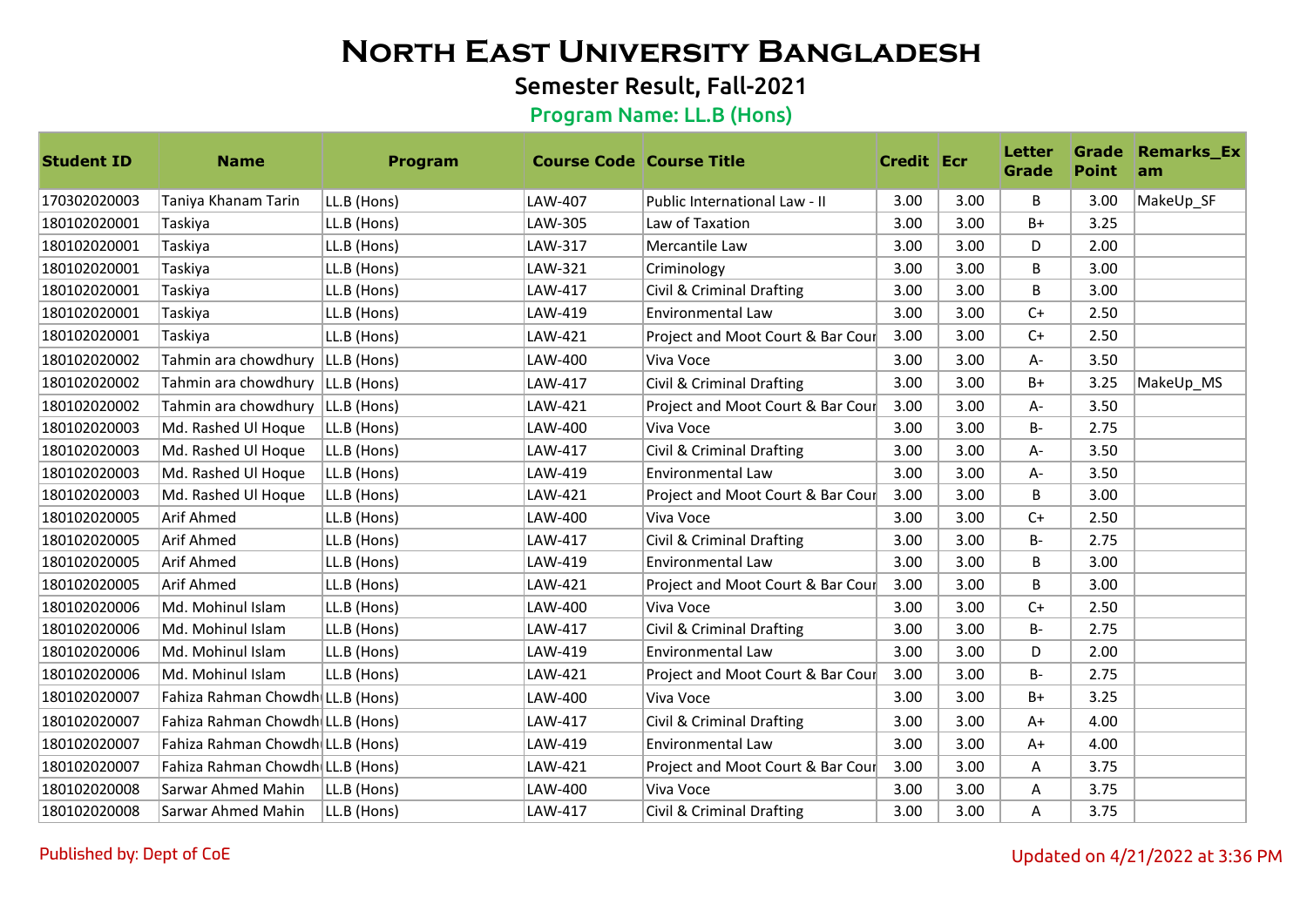## Semester Result, Fall-2021

| <b>Student ID</b> | <b>Name</b>           | Program     | <b>Course Code   Course Title</b> |                                   | <b>Credit Ecr</b> |      | <b>Letter</b><br><b>Grade</b> | <b>Point</b> | <b>Grade Remarks_Ex</b><br>am |
|-------------------|-----------------------|-------------|-----------------------------------|-----------------------------------|-------------------|------|-------------------------------|--------------|-------------------------------|
| 180102020008      | Sarwar Ahmed Mahin    | LL.B (Hons) | LAW-419                           | <b>Environmental Law</b>          | 3.00              | 3.00 | $A+$                          | 4.00         |                               |
| 180102020008      | Sarwar Ahmed Mahin    | LL.B (Hons) | LAW-421                           | Project and Moot Court & Bar Cour | 3.00              | 3.00 | A                             | 3.75         |                               |
| 180102020009      | <b>Benozir Sadia</b>  | LL.B (Hons) | LAW-319                           | Public International Law - I      | 3.00              | 3.00 | D                             | 2.00         |                               |
| 180102020009      | <b>Benozir Sadia</b>  | LL.B (Hons) | LAW-323                           | Administrative Law                | 3.00              | 3.00 | $C+$                          | 2.50         |                               |
| 180102020009      | Benozir Sadia         | LL.B (Hons) | LAW-417                           | Civil & Criminal Drafting         | 3.00              | 3.00 | $B+$                          | 3.25         |                               |
| 180102020009      | <b>Benozir Sadia</b>  | LL.B (Hons) | LAW-419                           | <b>Environmental Law</b>          | 3.00              | 3.00 | C                             | 2.25         |                               |
| 180102020009      | Benozir Sadia         | LL.B (Hons) | LAW-421                           | Project and Moot Court & Bar Cour | 3.00              | 3.00 | $A -$                         | 3.50         |                               |
| 180102020011      | Bushra Sultana Kobita | LL.B (Hons) | LAW-317                           | Mercantile Law                    | 3.00              | 3.00 | C                             | 2.25         |                               |
| 180102020011      | Bushra Sultana Kobita | LL.B (Hons) | LAW-321                           | Criminology                       | 3.00              | 3.00 | $A -$                         | 3.50         |                               |
| 180102020011      | Bushra Sultana Kobita | LL.B (Hons) | LAW-400                           | Viva Voce                         | 3.00              | 3.00 | $C+$                          | 2.50         |                               |
| 180102020011      | Bushra Sultana Kobita | LL.B (Hons) | LAW-417                           | Civil & Criminal Drafting         | 3.00              | 3.00 | B-                            | 2.75         |                               |
| 180102020011      | Bushra Sultana Kobita | LL.B (Hons) | LAW-419                           | <b>Environmental Law</b>          | 3.00              | 3.00 | $B+$                          | 3.25         |                               |
| 180102020011      | Bushra Sultana Kobita | LL.B (Hons) | LAW-421                           | Project and Moot Court & Bar Cour | 3.00              | 3.00 | B                             | 3.00         |                               |
| 180102020012      | Hanifa Begum          | LL.B (Hons) | LAW-301                           | Penal Code - 1                    | 3.00              | 3.00 | A                             | 3.75         | MakeUp_MS                     |
| 180102020012      | Hanifa Begum          | LL.B (Hons) | LAW-317                           | Mercantile Law                    | 3.00              | 3.00 | $B+$                          | 3.25         | MakeUp_MS                     |
| 180102020012      | Hanifa Begum          | LL.B (Hons) | LAW-321                           | Criminology                       | 3.00              | 3.00 | Α                             | 3.75         | MakeUp_MS                     |
| 180102020012      | Hanifa Begum          | LL.B (Hons) | LAW-417                           | Civil & Criminal Drafting         | 3.00              | 3.00 | $B+$                          | 3.25         | MakeUp_MS                     |
| 180102020012      | Hanifa Begum          | LL.B (Hons) | LAW-419                           | <b>Environmental Law</b>          | 3.00              | 3.00 | $B -$                         | 2.75         | MakeUp_MS                     |
| 180102020012      | Hanifa Begum          | LL.B (Hons) | LAW-421                           | Project and Moot Court & Bar Cour | 3.00              | 3.00 | B                             | 3.00         |                               |
| 180102020013      | <b>Fardin Ahmed</b>   | LL.B (Hons) | LAW-400                           | Viva Voce                         | 3.00              | 3.00 | $A -$                         | 3.50         |                               |
| 180102020013      | <b>Fardin Ahmed</b>   | LL.B (Hons) | LAW-417                           | Civil & Criminal Drafting         | 3.00              | 3.00 | $A -$                         | 3.50         |                               |
| 180102020013      | <b>Fardin Ahmed</b>   | LL.B (Hons) | LAW-419                           | <b>Environmental Law</b>          | 3.00              | 3.00 | A-                            | 3.50         |                               |
| 180102020013      | <b>Fardin Ahmed</b>   | LL.B (Hons) | LAW-421                           | Project and Moot Court & Bar Cour | 3.00              | 3.00 | $A -$                         | 3.50         |                               |
| 180102020014      | Md. Ruman Miah        | LL.B (Hons) | LAW-400                           | Viva Voce                         | 3.00              | 3.00 | <b>B-</b>                     | 2.75         |                               |
| 180102020014      | Md. Ruman Miah        | LL.B (Hons) | LAW-417                           | Civil & Criminal Drafting         | 3.00              | 3.00 | $B+$                          | 3.25         |                               |
| 180102020014      | Md. Ruman Miah        | LL.B (Hons) | LAW-419                           | <b>Environmental Law</b>          | 3.00              | 3.00 | $B+$                          | 3.25         |                               |
| 180102020014      | Md. Ruman Miah        | LL.B (Hons) | LAW-421                           | Project and Moot Court & Bar Cour | 3.00              | 3.00 | $A -$                         | 3.50         |                               |
| 180102020017      | Mohammed              | LL.B (Hons) | LAW-101                           | Jurisprudence-1                   | 3.00              | 3.00 | $C+$                          | 2.50         |                               |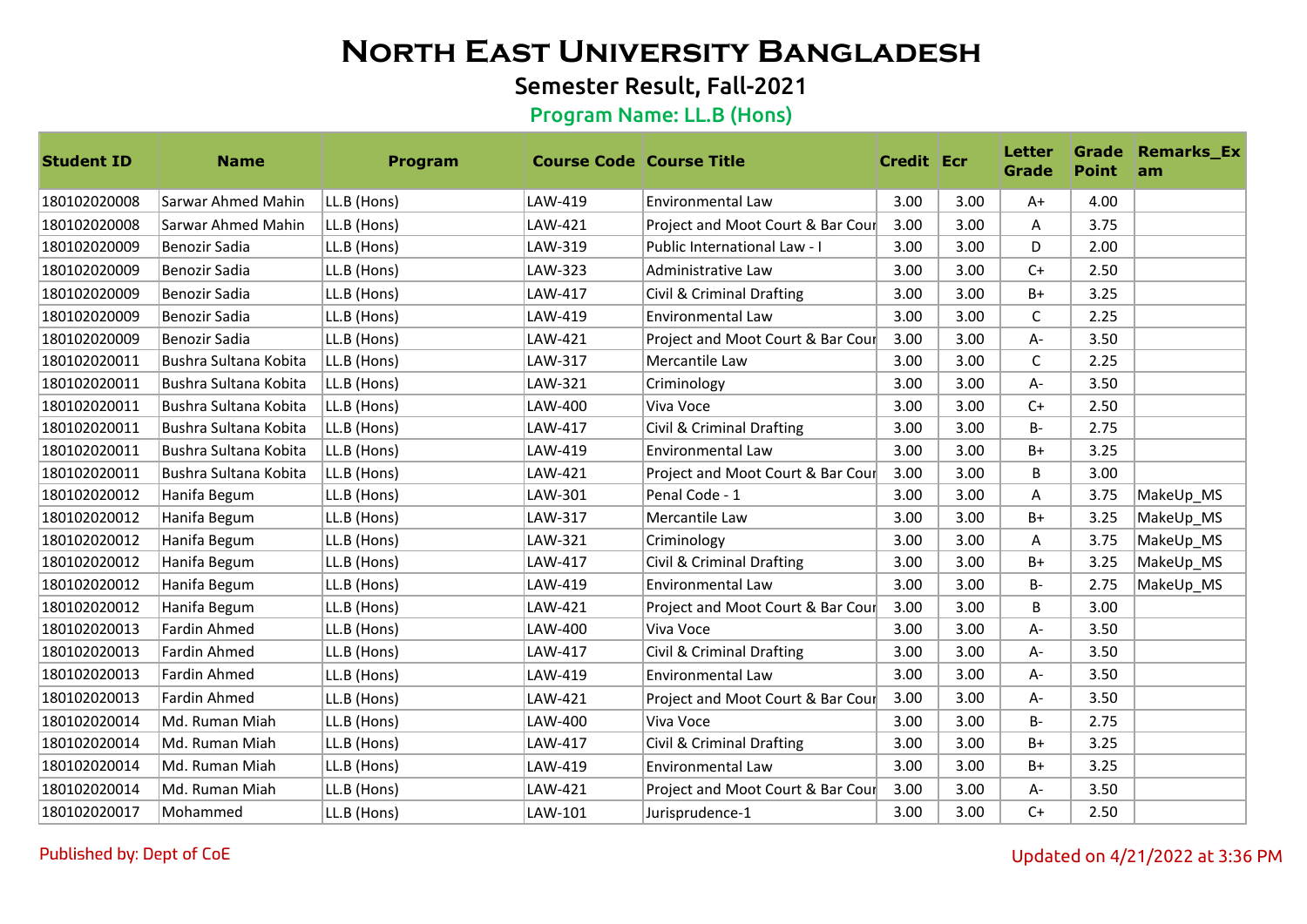## Semester Result, Fall-2021

| <b>Student ID</b> | <b>Name</b>                       | Program     | <b>Course Code Course Title</b> |                                   | <b>Credit Ecr</b> |      | <b>Letter</b><br><b>Grade</b> | <b>Point</b> | <b>Grade Remarks_Ex</b><br>am |
|-------------------|-----------------------------------|-------------|---------------------------------|-----------------------------------|-------------------|------|-------------------------------|--------------|-------------------------------|
| 180102020017      | Mohammed                          | LL.B (Hons) | LAW-417                         | Civil & Criminal Drafting         | 3.00              | 3.00 | B                             | 3.00         |                               |
| 180102020017      | Mohammed                          | LL.B (Hons) | LAW-419                         | Environmental Law                 | 3.00              | 3.00 | $C+$                          | 2.50         |                               |
| 180102020017      | Mohammed                          | LL.B (Hons) | LAW-421                         | Project and Moot Court & Bar Cour | 3.00              | 3.00 | $B -$                         | 2.75         |                               |
| 180102020018      | Munira Tarin Khan MundLL.B (Hons) |             | LAW-219                         | Company Law and Partnership Act   | 3.00              | 3.00 | B+                            | 3.25         |                               |
| 180102020018      | Munira Tarin Khan MundLL.B (Hons) |             | LAW-323                         | Administrative Law                | 3.00              | 3.00 | B                             | 3.00         |                               |
| 180102020018      | Munira Tarin Khan MundLL.B (Hons) |             | LAW-417                         | Civil & Criminal Drafting         | 3.00              | 3.00 | $B+$                          | 3.25         |                               |
| 180102020018      | Munira Tarin Khan MundLL.B (Hons) |             | LAW-419                         | Environmental Law                 | 3.00              | 3.00 | $C+$                          | 2.50         |                               |
| 180102020018      | Munira Tarin Khan MundLL.B (Hons) |             | LAW-421                         | Project and Moot Court & Bar Cour | 3.00              | 3.00 | B                             | 3.00         |                               |
| 180102020020      | Sharif Ahmed                      | LL.B (Hons) | LAW-400                         | Viva Voce                         | 3.00              | 3.00 | $C+$                          | 2.50         |                               |
| 180102020020      | Sharif Ahmed                      | LL.B (Hons) | LAW-417                         | Civil & Criminal Drafting         | 3.00              | 3.00 | B+                            | 3.25         |                               |
| 180102020020      | Sharif Ahmed                      | LL.B (Hons) | LAW-419                         | Environmental Law                 | 3.00              | 3.00 | B                             | 3.00         |                               |
| 180102020020      | Sharif Ahmed                      | LL.B (Hons) | LAW-421                         | Project and Moot Court & Bar Cour | 3.00              | 3.00 | $\mathsf{C}$                  | 2.25         |                               |
| 180102020021      | Oli Raza                          | LL.B (Hons) | LAW-115                         | Hindu & Roman Law                 | 3.00              | 3.00 | $C+$                          | 2.50         |                               |
| 180102020021      | Oli Raza                          | LL.B (Hons) | LAW-219                         | Company Law and Partnership Act   | 3.00              | 3.00 | D                             | 2.00         | MakeUp_MS                     |
| 180102020021      | Oli Raza                          | LL.B (Hons) | LAW-221                         | Land Laws of Bangladesh - II      | 3.00              | 0.00 | F.                            | 0.00         | MakeUp_MS, Ab                 |
| 180102020021      | Oli Raza                          | LL.B (Hons) | LAW-419                         | Environmental Law                 | 3.00              | 3.00 | $C+$                          | 2.50         |                               |
| 180202020001      | Toybur Rahman                     | LL.B (Hons) | LAW-400                         | Viva Voce                         | 3.00              | 3.00 | $C+$                          | 2.50         |                               |
| 180202020001      | <b>Toybur Rahman</b>              | LL.B (Hons) | LAW-417                         | Civil & Criminal Drafting         | 3.00              | 3.00 | A-                            | 3.50         |                               |
| 180202020001      | Toybur Rahman                     | LL.B (Hons) | LAW-419                         | <b>Environmental Law</b>          | 3.00              | 3.00 | <b>B-</b>                     | 2.75         |                               |
| 180202020001      | Toybur Rahman                     | LL.B (Hons) | LAW-421                         | Project and Moot Court & Bar Cour | 3.00              | 3.00 | $\mathsf{C}$                  | 2.25         |                               |
| 180302020001      | Nushrat Jahan                     | LL.B (Hons) | LAW-401                         | Law of Evidence - 1               | 3.00              | 3.00 | A-                            | 3.50         |                               |
| 180302020001      | Nushrat Jahan                     | LL.B (Hons) | LAW-403                         | Civil Court & Court fees Act      | 3.00              | 3.00 | $C+$                          | 2.50         |                               |
| 180302020001      | Nushrat Jahan                     | LL.B (Hons) | LAW-407                         | Public International Law - II     | 3.00              | 3.00 | D                             | 2.00         |                               |
| 180302020003      | Atm Fahad                         | LL.B (Hons) | LAW-221                         | Land Laws of Bangladesh - II      | 3.00              | 3.00 | A                             | 3.75         |                               |
| 180302020003      | Atm Fahad                         | LL.B (Hons) | LAW-401                         | Law of Evidence - 1               | 3.00              | 3.00 | $A+$                          | 4.00         |                               |
| 180302020003      | Atm Fahad                         | LL.B (Hons) | LAW-403                         | Civil Court & Court fees Act      | 3.00              | 3.00 | A                             | 3.75         |                               |
| 180302020003      | Atm Fahad                         | LL.B (Hons) | LAW-407                         | Public International Law - II     | 3.00              | 3.00 | A-                            | 3.50         |                               |
| 180302020004      | Shahadat Hussain                  | LL.B (Hons) | LAW-115                         | Hindu & Roman Law                 | 3.00              | 3.00 | B                             | 3.00         |                               |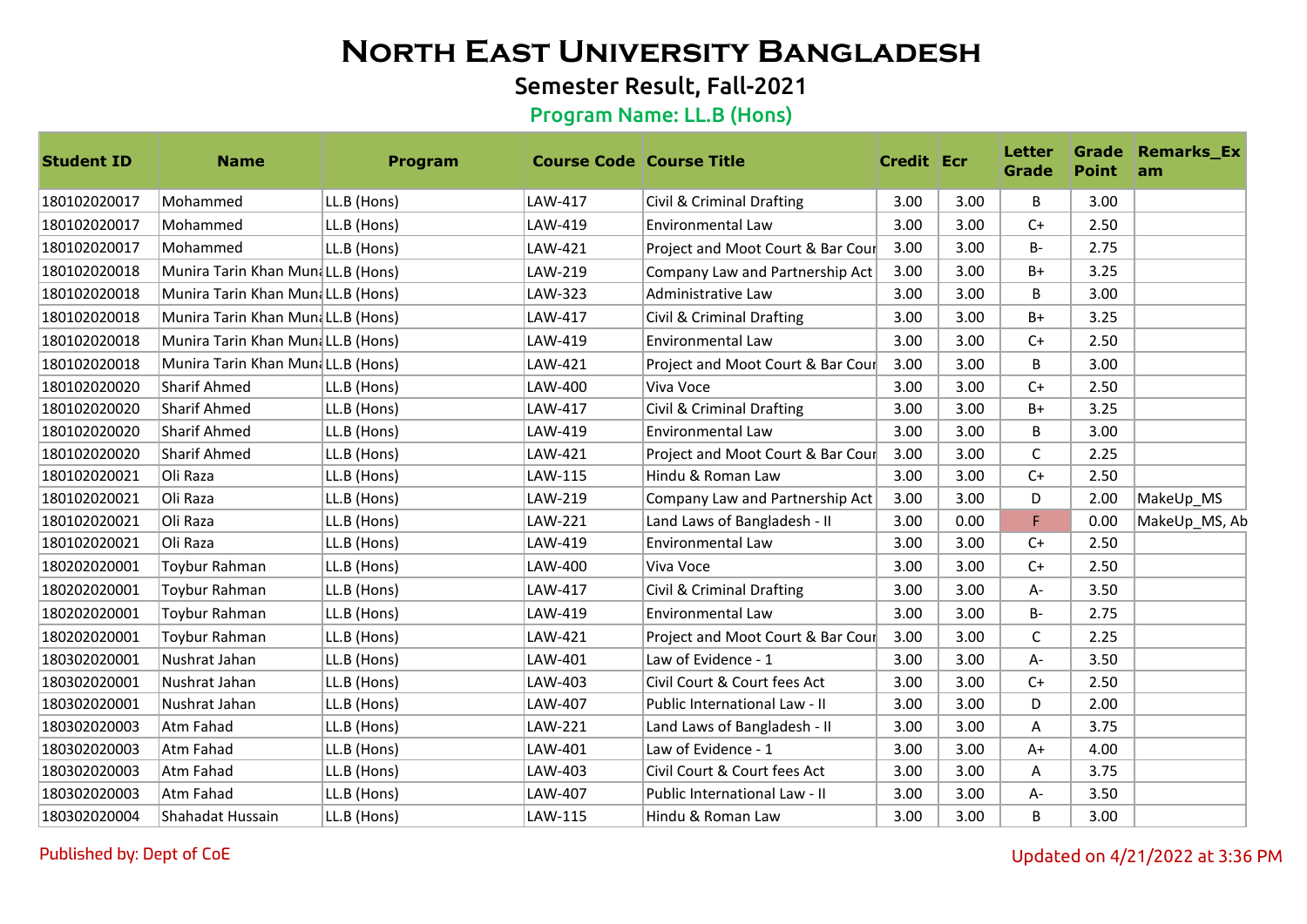## Semester Result, Fall-2021

#### Program Name: LL.B (Hons)

| <b>Student ID</b> | <b>Name</b>                        | Program     | <b>Course Code Course Title</b> |                               | <b>Credit Ecr</b> |      | <b>Letter</b><br><b>Grade</b> | <b>Point</b> | <b>Grade Remarks Ex</b><br>am |
|-------------------|------------------------------------|-------------|---------------------------------|-------------------------------|-------------------|------|-------------------------------|--------------|-------------------------------|
| 180302020004      | Shahadat Hussain                   | LL.B (Hons) | LAW-323                         | Administrative Law            | 3.00              | 3.00 | D                             | 2.00         |                               |
| 180302020004      | Shahadat Hussain                   | LL.B (Hons) | LAW-401                         | Law of Evidence - 1           | 3.00              | 3.00 | $C+$                          | 2.50         |                               |
| 180302020004      | Shahadat Hussain                   | LL.B (Hons) | LAW-403                         | Civil Court & Court fees Act  | 3.00              | 3.00 | $B -$                         | 2.75         | MakeUp SF                     |
| 180302020004      | Shahadat Hussain                   | LL.B (Hons) | LAW-405                         | Civil Procedure Code - I      | 3.00              | 3.00 | D                             | 2.00         |                               |
| 180302020004      | Shahadat Hussain                   | LL.B (Hons) | LAW-407                         | Public International Law - II | 3.00              | 3.00 | D                             | 2.00         |                               |
| 180302020005      | Pinki Rani Shil                    | LL.B (Hons) | LAW-401                         | Law of Evidence - 1           | 3.00              | 3.00 | A-                            | 3.50         |                               |
| 180302020005      | Pinki Rani Shil                    | LL.B (Hons) | LAW-403                         | Civil Court & Court fees Act  | 3.00              | 3.00 | Α                             | 3.75         |                               |
| 180302020005      | Pinki Rani Shil                    | LL.B (Hons) | LAW-405                         | Civil Procedure Code - I      | 3.00              | 3.00 | C                             | 2.25         |                               |
| 180302020005      | Pinki Rani Shil                    | LL.B (Hons) | LAW-407                         | Public International Law - II | 3.00              | 3.00 | $B -$                         | 2.75         |                               |
| 180302020006      | Tanjina Karim                      | LL.B (Hons) | LAW-401                         | Law of Evidence - 1           | 3.00              | 3.00 | $A+$                          | 4.00         |                               |
| 180302020006      | Tanjina Karim                      | LL.B (Hons) | LAW-403                         | Civil Court & Court fees Act  | 3.00              | 3.00 | $B+$                          | 3.25         |                               |
| 180302020006      | Tanjina Karim                      | LL.B (Hons) | LAW-405                         | Civil Procedure Code - I      | 3.00              | 3.00 | D                             | 2.00         |                               |
| 180302020006      | Tanjina Karim                      | LL.B (Hons) | LAW-407                         | Public International Law - II | 3.00              | 3.00 | B                             | 3.00         | MakeUp_MS                     |
| 180302020007      | Md. Rahman Uddin                   | LL.B (Hons) | LAW-115                         | Hindu & Roman Law             | 3.00              | 3.00 | A-                            | 3.50         |                               |
| 180302020007      | Md. Rahman Uddin                   | LL.B (Hons) | LAW-321                         | Criminology                   | 3.00              | 3.00 | Α                             | 3.75         |                               |
| 180302020007      | Md. Rahman Uddin                   | LL.B (Hons) | LAW-401                         | Law of Evidence - 1           | 3.00              | 3.00 | A-                            | 3.50         |                               |
| 180302020007      | Md. Rahman Uddin                   | LL.B (Hons) | LAW-403                         | Civil Court & Court fees Act  | 3.00              | 3.00 | $B+$                          | 3.25         | MakeUp SF                     |
| 180302020007      | Md. Rahman Uddin                   | LL.B (Hons) | LAW-407                         | Public International Law - II | 3.00              | 3.00 | $B+$                          | 3.25         |                               |
| 180302020007      | Md. Rahman Uddin                   | LL.B (Hons) | LAW-419                         | Environmental Law             | 3.00              | 3.00 | $B+$                          | 3.25         |                               |
| 180302020009      | Tania Begum                        | LL.B (Hons) | LAW-401                         | Law of Evidence - 1           | 3.00              | 3.00 | B                             | 3.00         |                               |
| 180302020009      | Tania Begum                        | LL.B (Hons) | LAW-403                         | Civil Court & Court fees Act  | 3.00              | 3.00 | B-                            | 2.75         |                               |
| 180302020009      | Tania Begum                        | LL.B (Hons) | LAW-405                         | Civil Procedure Code - I      | 3.00              | 3.00 | D                             | 2.00         |                               |
| 180302020009      | Tania Begum                        | LL.B (Hons) | LAW-407                         | Public International Law - II | 3.00              | 3.00 | D                             | 2.00         |                               |
| 180302020012      | Md. Abdul Kadir Chowdl LL.B (Hons) |             | LAW-101                         | Jurisprudence-1               | 3.00              | 3.00 | $B -$                         | 2.75         |                               |
| 180302020012      | Md. Abdul Kadir Chowdl LL.B (Hons) |             | LAW-103                         | Muslim Law-1                  | 3.00              | 3.00 | C                             | 2.25         | MakeUp_SF                     |
| 180302020012      | Md. Abdul Kadir Chowdl LL.B (Hons) |             | LAW-401                         | Law of Evidence - 1           | 3.00              | 3.00 | $B+$                          | 3.25         |                               |
| 180302020012      | Md. Abdul Kadir Chowdl LL.B (Hons) |             | LAW-403                         | Civil Court & Court fees Act  | 3.00              | 3.00 | C                             | 2.25         |                               |
| 180302020012      | Md. Abdul Kadir Chowdl LL.B (Hons) |             | LAW-405                         | Civil Procedure Code - I      | 3.00              | 3.00 | B                             | 3.00         |                               |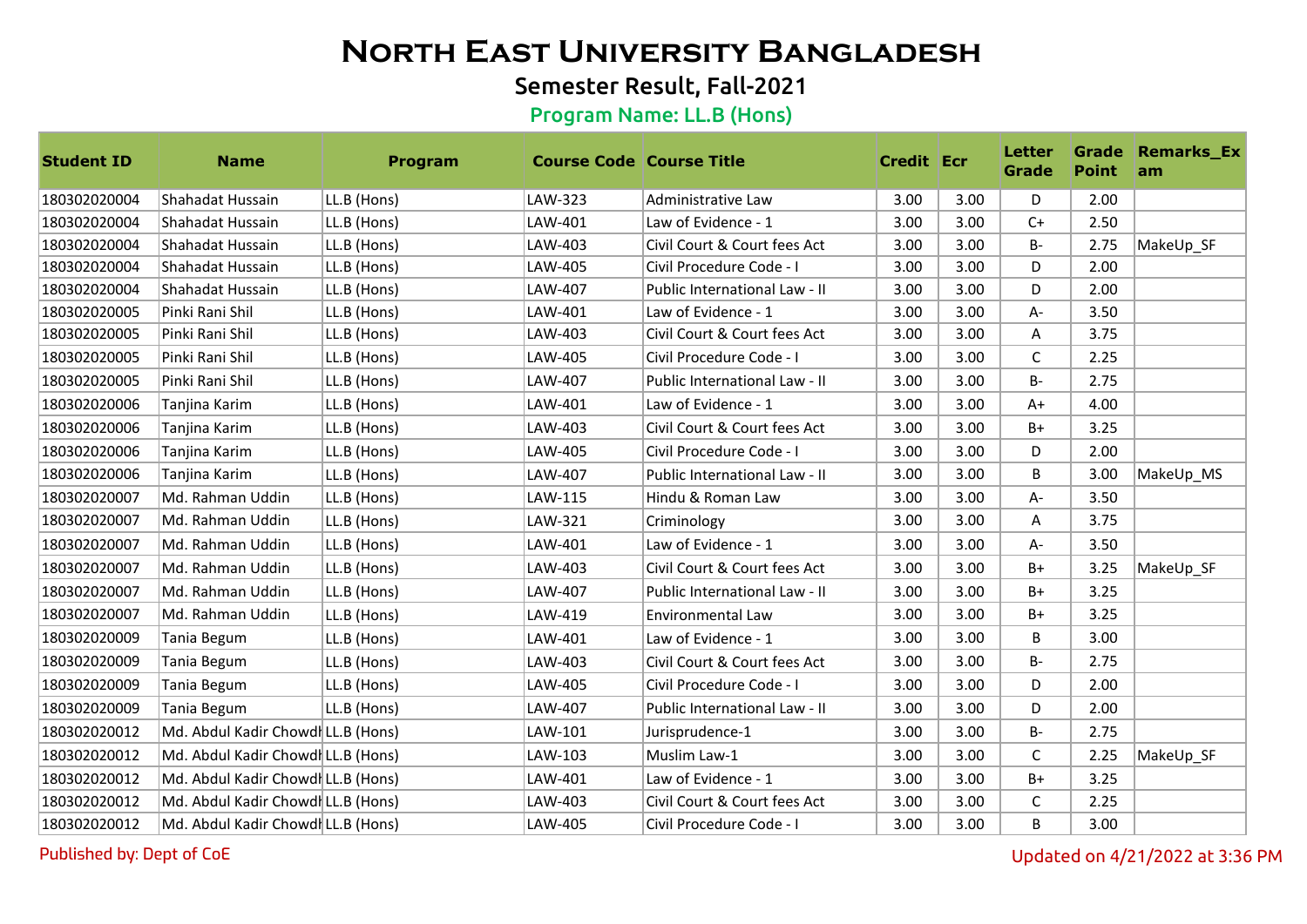## Semester Result, Fall-2021

#### Program Name: LL.B (Hons)

| <b>Student ID</b> | <b>Name</b>                        | <b>Program</b> | <b>Course Code Course Title</b> |                               | <b>Credit Ecr</b> |      | Letter<br>Grade | <b>Point</b> | <b>Grade Remarks_Ex</b><br>am |
|-------------------|------------------------------------|----------------|---------------------------------|-------------------------------|-------------------|------|-----------------|--------------|-------------------------------|
| 180302020012      | Md. Abdul Kadir Chowdl LL.B (Hons) |                | LAW-407                         | Public International Law - II | 3.00              | 3.00 | D               | 2.00         |                               |
| 180302020016      | Tanjir Ahmad                       | LL.B (Hons)    | LAW-321                         | Criminology                   | 3.00              | 3.00 | A               | 3.75         | MakeUp_MS, SF                 |
| 180302020016      | Tanjir Ahmad                       | LL.B (Hons)    | LAW-401                         | Law of Evidence - 1           | 3.00              | 3.00 | $A+$            | 4.00         |                               |
| 180302020016      | Tanjir Ahmad                       | LL.B (Hons)    | LAW-403                         | Civil Court & Court fees Act  | 3.00              | 3.00 | B.              | 3.00         |                               |
| 180302020016      | Tanjir Ahmad                       | LL.B (Hons)    | LAW-407                         | Public International Law - II | 3.00              | 3.00 | A-              | 3.50         | MakeUp SF                     |
| 190102020001      | Farhana Begum                      | LL.B (Hons)    | LAW-317                         | Mercantile Law                | 3.00              | 3.00 | $C+$            | 2.50         |                               |
| 190102020001      | Farhana Begum                      | LL.B (Hons)    | LAW-319                         | Public International Law - I  | 3.00              | 3.00 | $B+$            | 3.25         |                               |
| 190102020001      | Farhana Begum                      | LL.B (Hons)    | LAW-321                         | Criminology                   | 3.00              | 3.00 | A               | 3.75         |                               |
| 190102020001      | Farhana Begum                      | LL.B (Hons)    | LAW-323                         | Administrative Law            | 3.00              | 3.00 | $A -$           | 3.50         |                               |
| 190102020003      | Nahida Akther Lisa                 | LL.B (Hons)    | LAW-317                         | Mercantile Law                | 3.00              | 3.00 | $C+$            | 2.50         |                               |
| 190102020003      | Nahida Akther Lisa                 | LL.B (Hons)    | LAW-321                         | Criminology                   | 3.00              | 3.00 | A               | 3.75         |                               |
| 190102020003      | Nahida Akther Lisa                 | LL.B (Hons)    | LAW-323                         | Administrative Law            | 3.00              | 3.00 | $B -$           | 2.75         |                               |
| 190102020003      | Nahida Akther Lisa                 | LL.B (Hons)    | LAW-401                         | Law of Evidence - 1           | 3.00              | 3.00 | B               | 3.00         |                               |
| 190102020003      | Nahida Akther Lisa                 | LL.B (Hons)    | LAW-407                         | Public International Law - II | 3.00              | 3.00 | $B -$           | 2.75         |                               |
| 190102020004      | Bushra Huda Meem                   | LL.B (Hons)    | LAW-317                         | Mercantile Law                | 3.00              | 3.00 | $A -$           | 3.50         |                               |
| 190102020004      | Bushra Huda Meem                   | LL.B (Hons)    | LAW-319                         | Public International Law - I  | 3.00              | 3.00 | A               | 3.75         |                               |
| 190102020004      | Bushra Huda Meem                   | LL.B (Hons)    | LAW-321                         | Criminology                   | 3.00              | 3.00 | $A+$            | 4.00         |                               |
| 190102020004      | Bushra Huda Meem                   | LL.B (Hons)    | LAW-323                         | Administrative Law            | 3.00              | 3.00 | $A -$           | 3.50         |                               |
| 190102020009      | Sheikh Nazbin Bashar NaLL.B (Hons) |                | LAW-317                         | Mercantile Law                | 3.00              | 3.00 | A               | 3.75         |                               |
| 190102020009      | Sheikh Nazbin Bashar NaLL.B (Hons) |                | LAW-319                         | Public International Law - I  | 3.00              | 3.00 | A               | 3.75         |                               |
| 190102020009      | Sheikh Nazbin Bashar NaLL.B (Hons) |                | LAW-321                         | Criminology                   | 3.00              | 3.00 | $A+$            | 4.00         |                               |
| 190102020009      | Sheikh Nazbin Bashar NaLL.B (Hons) |                | LAW-323                         | Administrative Law            | 3.00              | 3.00 | $A+$            | 4.00         |                               |
| 190102020011      | Shaila Farzana                     | LL.B (Hons)    | LAW-317                         | Mercantile Law                | 3.00              | 3.00 | A               | 3.75         | MakeUp SF                     |
| 190102020011      | Shaila Farzana                     | LL.B (Hons)    | LAW-319                         | Public International Law - I  | 3.00              | 3.00 | $A+$            | 4.00         | MakeUp SF                     |
| 190102020011      | Shaila Farzana                     | LL.B (Hons)    | LAW-321                         | Criminology                   | 3.00              | 3.00 | $A+$            | 4.00         | MakeUp_SF                     |
| 190102020011      | Shaila Farzana                     | LL.B (Hons)    | LAW-323                         | Administrative Law            | 3.00              | 3.00 | $A -$           | 3.50         | MakeUp_SF                     |
| 190102020014      | Nirma Sultana                      | LL.B (Hons)    | LAW-317                         | Mercantile Law                | 3.00              | 3.00 | D               | 2.00         |                               |
| 190102020014      | Nirma Sultana                      | LL.B (Hons)    | LAW-319                         | Public International Law - I  | 3.00              | 3.00 | D               | 2.00         |                               |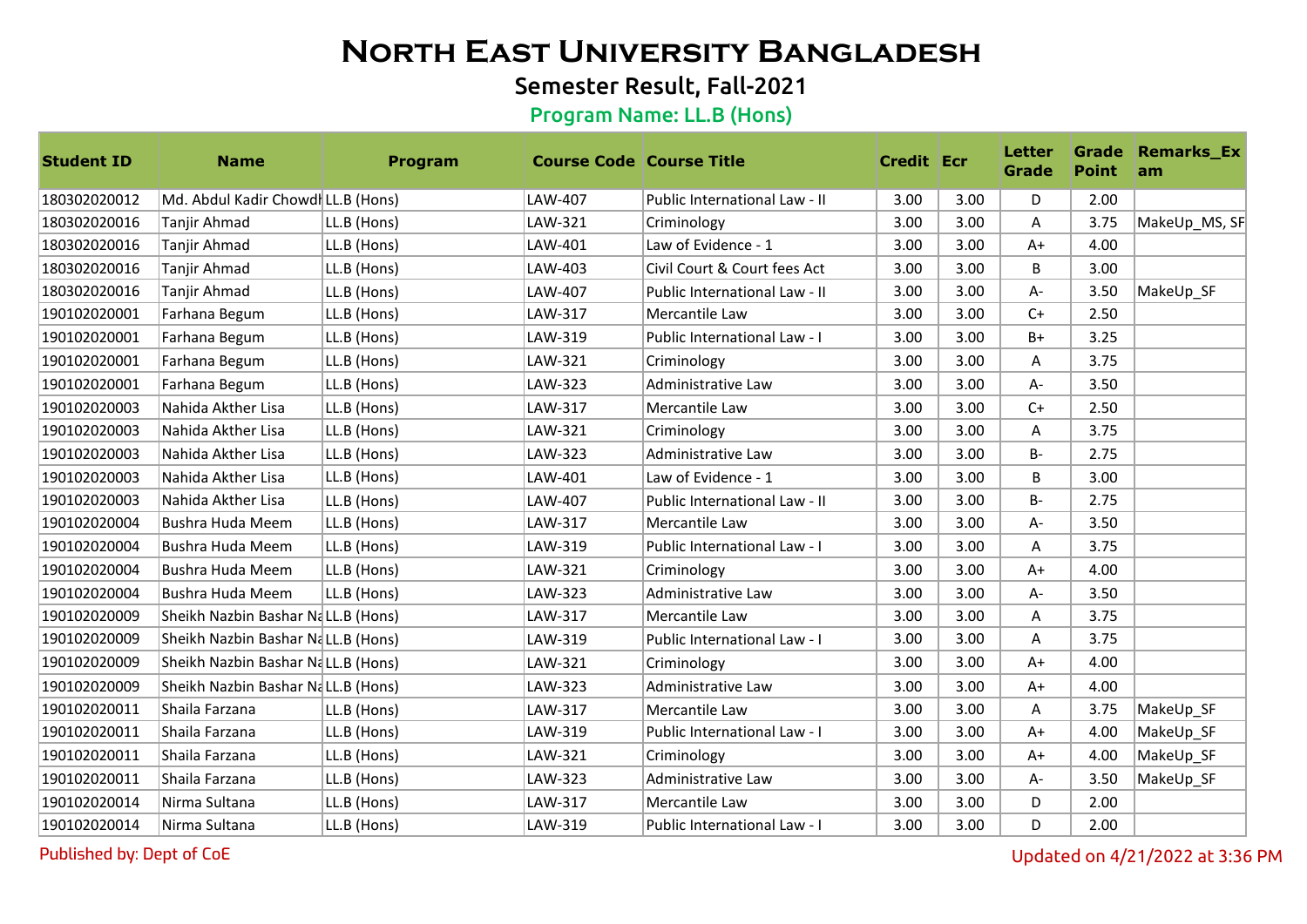## Semester Result, Fall-2021

| <b>Student ID</b> | <b>Name</b>                        | Program     | <b>Course Code Course Title</b> |                              | <b>Credit Ecr</b> |      | <b>Letter</b><br>Grade | <b>Point</b> | <b>Grade Remarks_Ex</b><br>am |
|-------------------|------------------------------------|-------------|---------------------------------|------------------------------|-------------------|------|------------------------|--------------|-------------------------------|
| 190102020014      | Nirma Sultana                      | LL.B (Hons) | LAW-321                         | Criminology                  | 3.00              | 3.00 | $A -$                  | 3.50         |                               |
| 190102020014      | Nirma Sultana                      | LL.B (Hons) | LAW-323                         | Administrative Law           | 3.00              | 3.00 | C                      | 2.25         |                               |
| 190102020016      | Tanzina Begum                      | LL.B (Hons) | LAW-317                         | Mercantile Law               | 3.00              | 3.00 | $\mathsf C$            | 2.25         |                               |
| 190102020016      | Tanzina Begum                      | LL.B (Hons) | LAW-319                         | Public International Law - I | 3.00              | 3.00 | C                      | 2.25         |                               |
| 190102020016      | Tanzina Begum                      | LL.B (Hons) | LAW-321                         | Criminology                  | 3.00              | 3.00 | A-                     | 3.50         |                               |
| 190102020016      | Tanzina Begum                      | LL.B (Hons) | LAW-323                         | Administrative Law           | 3.00              | 3.00 | <b>B-</b>              | 2.75         |                               |
| 190102020017      | Hamja Ahmed                        | LL.B (Hons) | LAW-317                         | Mercantile Law               | 3.00              | 3.00 | $B+$                   | 3.25         |                               |
| 190102020017      | Hamja Ahmed                        | LL.B (Hons) | LAW-319                         | Public International Law - I | 3.00              | 3.00 | A                      | 3.75         |                               |
| 190102020017      | Hamja Ahmed                        | LL.B (Hons) | LAW-321                         | Criminology                  | 3.00              | 3.00 | $A+$                   | 4.00         |                               |
| 190102020017      | Hamja Ahmed                        | LL.B (Hons) | LAW-323                         | Administrative Law           | 3.00              | 3.00 | $A+$                   | 4.00         |                               |
| 190102020018      | Shahin Ahmed                       | LL.B (Hons) | LAW-305                         | Law of Taxation              | 3.00              | 3.00 | Α                      | 3.75         |                               |
| 190102020018      | Shahin Ahmed                       | LL.B (Hons) | LAW-317                         | Mercantile Law               | 3.00              | 3.00 | А-                     | 3.50         |                               |
| 190102020018      | Shahin Ahmed                       | LL.B (Hons) | LAW-319                         | Public International Law - I | 3.00              | 3.00 | Α                      | 3.75         |                               |
| 190102020018      | Shahin Ahmed                       | LL.B (Hons) | LAW-321                         | Criminology                  | 3.00              | 3.00 | $A+$                   | 4.00         |                               |
| 190102020018      | Shahin Ahmed                       | LL.B (Hons) | LAW-323                         | Administrative Law           | 3.00              | 3.00 | A                      | 3.75         |                               |
| 190102020019      | Tawhidur Rahman                    | LL.B (Hons) | LAW-317                         | Mercantile Law               | 3.00              | 0.00 | F                      | 0.00         |                               |
| 190102020019      | Tawhidur Rahman                    | LL.B (Hons) | LAW-319                         | Public International Law - I | 3.00              | 3.00 | B                      | 3.00         |                               |
| 190102020019      | Tawhidur Rahman                    | LL.B (Hons) | LAW-321                         | Criminology                  | 3.00              | 3.00 | $A -$                  | 3.50         |                               |
| 190102020019      | Tawhidur Rahman                    | LL.B (Hons) | LAW-323                         | Administrative Law           | 3.00              | 3.00 | C                      | 2.25         |                               |
| 190102020022      | Md. Ali Hyder                      | LL.B (Hons) | LAW-317                         | Mercantile Law               | 3.00              | 3.00 | B                      | 3.00         |                               |
| 190102020022      | Md. Ali Hyder                      | LL.B (Hons) | LAW-319                         | Public International Law - I | 3.00              | 3.00 | A-                     | 3.50         |                               |
| 190102020022      | Md. Ali Hyder                      | LL.B (Hons) | LAW-321                         | Criminology                  | 3.00              | 3.00 | $A+$                   | 4.00         |                               |
| 190102020022      | Md. Ali Hyder                      | LL.B (Hons) | LAW-323                         | Administrative Law           | 3.00              | 3.00 | Α                      | 3.75         |                               |
| 190102020023      | Jannatul Ferdous BushraLL.B (Hons) |             | LAW-317                         | Mercantile Law               | 3.00              | 3.00 | C                      | 2.25         |                               |
| 190102020023      | Jannatul Ferdous BushraLL.B (Hons) |             | LAW-319                         | Public International Law - I | 3.00              | 3.00 | D                      | 2.00         |                               |
| 190102020023      | Jannatul Ferdous BushraLL.B (Hons) |             | LAW-321                         | Criminology                  | 3.00              | 3.00 | $B+$                   | 3.25         |                               |
| 190102020023      | Jannatul Ferdous BushraLL.B (Hons) |             | LAW-323                         | Administrative Law           | 3.00              | 3.00 | B                      | 3.00         |                               |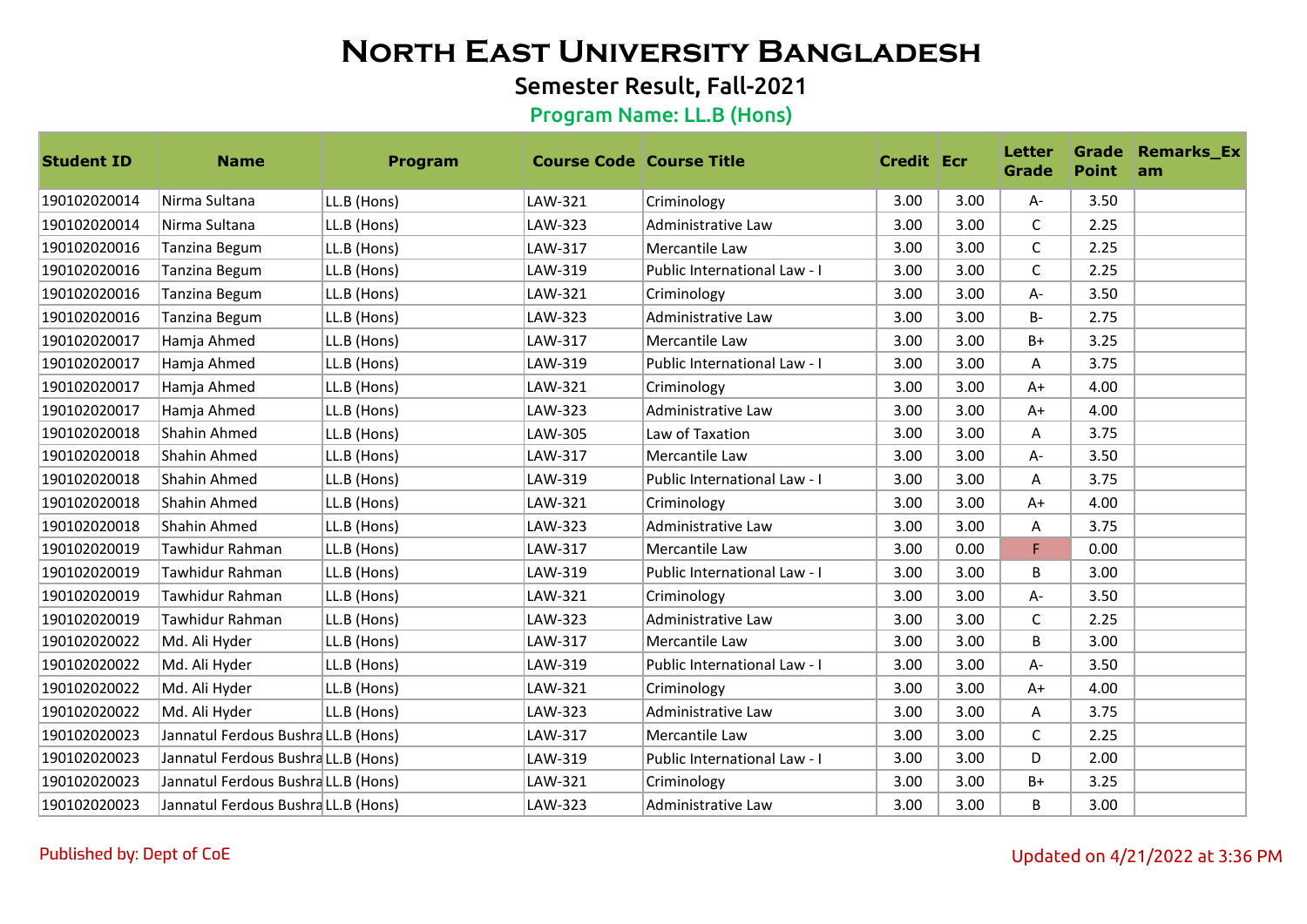## Semester Result, Fall-2021

#### Program Name: LL.B (Hons)

| <b>Student ID</b> | <b>Name</b>                     | Program     | <b>Course Code   Course Title</b> |                               | <b>Credit Ecr</b> |      | <b>Letter</b><br>Grade | <b>Point</b> | <b>Grade Remarks_Ex</b><br>am |
|-------------------|---------------------------------|-------------|-----------------------------------|-------------------------------|-------------------|------|------------------------|--------------|-------------------------------|
| 190102020024      | Imran Khan                      | LL.B (Hons) | LAW-221                           | Land Laws of Bangladesh - II  | 3.00              | 3.00 | $B+$                   | 3.25         | MakeUp_SF                     |
| 190102020024      | Imran Khan                      | LL.B (Hons) | LAW-317                           | Mercantile Law                | 3.00              | 3.00 | D                      | 2.00         |                               |
| 190102020024      | Imran Khan                      | LL.B (Hons) | LAW-319                           | Public International Law - I  | 3.00              | 3.00 | B                      | 3.00         |                               |
| 190102020024      | Imran Khan                      | LL.B (Hons) | LAW-321                           | Criminology                   | 3.00              | 3.00 | A-                     | 3.50         |                               |
| 190102020024      | Imran Khan                      | LL.B (Hons) | LAW-323                           | Administrative Law            | 3.00              | 3.00 | $B -$                  | 2.75         |                               |
| 190102020025      | Ahmed Arafat                    | LL.B (Hons) | LAW-401                           | Law of Evidence - 1           | 3.00              | 3.00 | B                      | 3.00         |                               |
| 190102020025      | Ahmed Arafat                    | LL.B (Hons) | LAW-403                           | Civil Court & Court fees Act  | 3.00              | 3.00 | $B+$                   | 3.25         |                               |
| 190102020025      | <b>Ahmed Arafat</b>             | LL.B (Hons) | LAW-405                           | Civil Procedure Code - I      | 3.00              | 3.00 | D                      | 2.00         |                               |
| 190102020025      | Ahmed Arafat                    | LL.B (Hons) | LAW-407                           | Public International Law - II | 3.00              | 3.00 | D                      | 2.00         |                               |
| 190102020025      | Ahmed Arafat                    | LL.B (Hons) | LAW-417                           | Civil & Criminal Drafting     | 3.00              | 3.00 | D                      | 2.00         |                               |
| 190102020025      | Ahmed Arafat                    | LL.B (Hons) | LAW-419                           | <b>Environmental Law</b>      | 3.00              | 3.00 | B                      | 3.00         |                               |
| 190102020028      | Hamida Begum Shammi LL.B (Hons) |             | LAW-317                           | Mercantile Law                | 3.00              | 3.00 | <b>B-</b>              | 2.75         |                               |
| 190102020028      | Hamida Begum Shammi LL.B (Hons) |             | LAW-321                           | Criminology                   | 3.00              | 3.00 | A-                     | 3.50         |                               |
| 190102020028      | Hamida Begum Shammi LL.B (Hons) |             | LAW-323                           | Administrative Law            | 3.00              | 3.00 | $C+$                   | 2.50         |                               |
| 190102020028      | Hamida Begum Shammi LL.B (Hons) |             | LAW-401                           | Law of Evidence - 1           | 3.00              | 3.00 | $B+$                   | 3.25         |                               |
| 190102020028      | Hamida Begum Shammi LL.B (Hons) |             | LAW-407                           | Public International Law - II | 3.00              | 3.00 | $C+$                   | 2.50         |                               |
| 190102020030      | Masum Ahmed                     | LL.B (Hons) | LAW-305                           | Law of Taxation               | 3.00              | 3.00 | $B -$                  | 2.75         |                               |
| 190102020030      | Masum Ahmed                     | LL.B (Hons) | LAW-317                           | Mercantile Law                | 3.00              | 3.00 | D                      | 2.00         |                               |
| 190102020030      | Masum Ahmed                     | LL.B (Hons) | LAW-319                           | Public International Law - I  | 3.00              | 3.00 | $B -$                  | 2.75         |                               |
| 190102020030      | Masum Ahmed                     | LL.B (Hons) | LAW-321                           | Criminology                   | 3.00              | 3.00 | Α                      | 3.75         |                               |
| 190102020030      | Masum Ahmed                     | LL.B (Hons) | LAW-323                           | Administrative Law            | 3.00              | 3.00 | $C+$                   | 2.50         |                               |
| 190102020031      | Md.Muntasir Hussain             | LL.B (Hons) | LAW-221                           | Land Laws of Bangladesh - II  | 3.00              | 3.00 | $B+$                   | 3.25         | MakeUp_SF                     |
| 190102020031      | Md.Muntasir Hussain             | LL.B (Hons) | LAW-305                           | Law of Taxation               | 3.00              | 3.00 | $B+$                   | 3.25         |                               |
| 190102020031      | Md.Muntasir Hussain             | LL.B (Hons) | LAW-317                           | Mercantile Law                | 3.00              | 3.00 | A                      | 3.75         |                               |
| 190102020031      | Md.Muntasir Hussain             | LL.B (Hons) | LAW-319                           | Public International Law - I  | 3.00              | 3.00 | A                      | 3.75         |                               |
| 190102020031      | Md.Muntasir Hussain             | LL.B (Hons) | LAW-321                           | Criminology                   | 3.00              | 3.00 | $A+$                   | 4.00         |                               |
| 190102020031      | Md.Muntasir Hussain             | LL.B (Hons) | LAW-323                           | Administrative Law            | 3.00              | 3.00 | $B+$                   | 3.25         |                               |
| 190102020032      | Redwan Ahmed                    | LL.B (Hons) | LAW-317                           | Mercantile Law                | 3.00              | 3.00 | <b>B-</b>              | 2.75         |                               |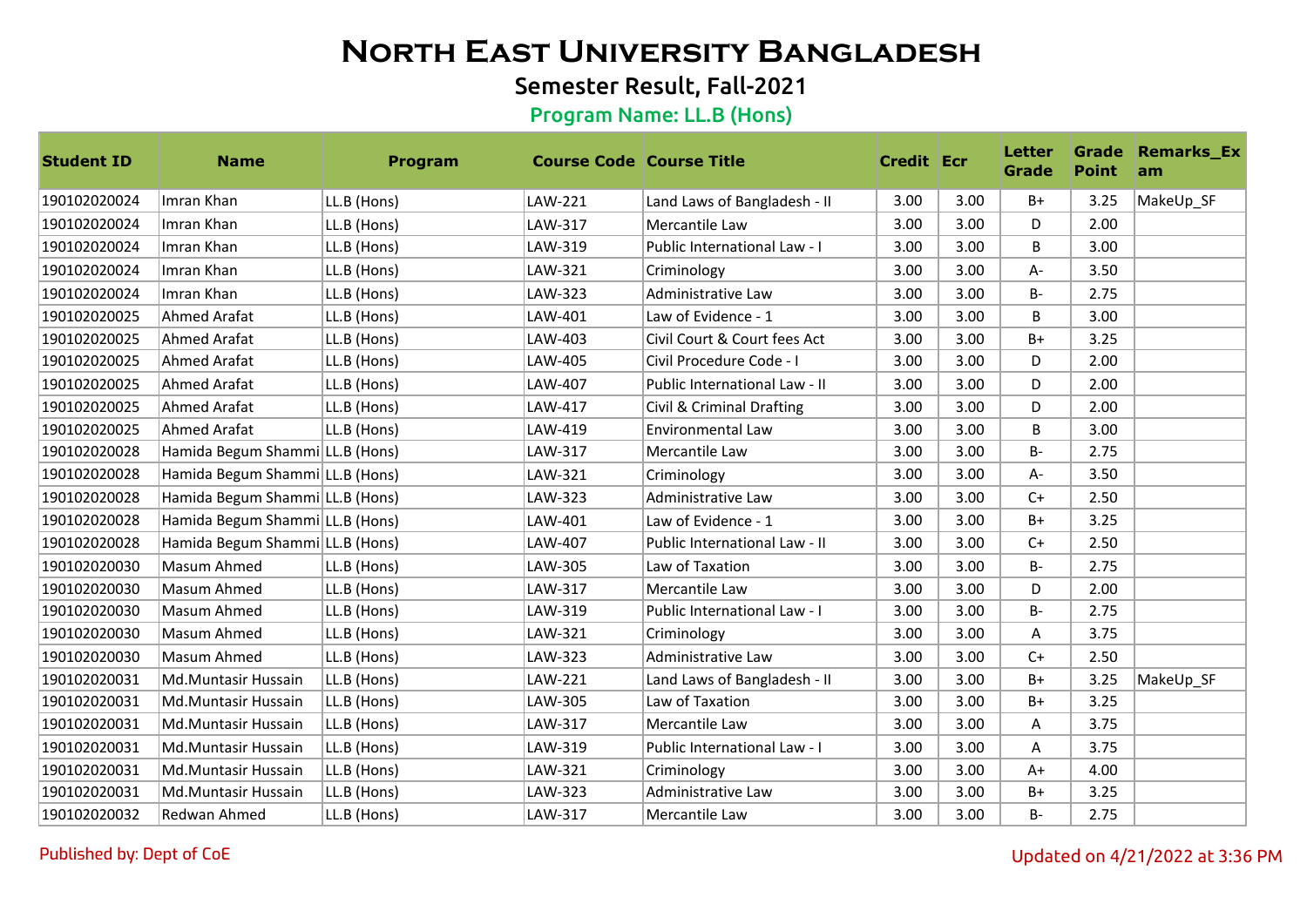## Semester Result, Fall-2021

| <b>Student ID</b> | <b>Name</b>                       | Program     | <b>Course Code Course Title</b> |                                   | <b>Credit Ecr</b> |      | <b>Letter</b><br><b>Grade</b> | <b>Point</b> | <b>Grade Remarks_Ex</b><br>am |
|-------------------|-----------------------------------|-------------|---------------------------------|-----------------------------------|-------------------|------|-------------------------------|--------------|-------------------------------|
| 190102020032      | Redwan Ahmed                      | LL.B (Hons) | LAW-321                         | Criminology                       | 3.00              | 3.00 | $A+$                          | 4.00         |                               |
| 190102020032      | Redwan Ahmed                      | LL.B (Hons) | LAW-323                         | Administrative Law                | 3.00              | 3.00 | B                             | 3.00         |                               |
| 190102020032      | Redwan Ahmed                      | LL.B (Hons) | LAW-401                         | Law of Evidence - 1               | 3.00              | 3.00 | A                             | 3.75         |                               |
| 190102020032      | Redwan Ahmed                      | LL.B (Hons) | LAW-407                         | Public International Law - II     | 3.00              | 3.00 | Α                             | 3.75         |                               |
| 190102020034      | Md. Mushahedul Islam NLL.B (Hons) |             | GED-101                         | <b>Bangladesh Studies</b>         | 3.00              | 0.00 | F                             | 0.00         |                               |
| 190102020034      | Md. Mushahedul Islam NLL.B (Hons) |             | LAW-111                         | Law of Contract-II                | 2.00              | 0.00 | F                             | 0.00         |                               |
| 190102020034      | Md. Mushahedul Islam NLL.B (Hons) |             | LAW-113                         | Law of Tort                       | 3.00              | 0.00 | F                             | 0.00         |                               |
| 190102020034      | Md. Mushahedul Islam NLL.B (Hons) |             | LAW-115                         | Hindu & Roman Law                 | 3.00              | 0.00 | F                             | 0.00         |                               |
| 190102020037      | Jakaria Ahmed                     | LL.B (Hons) | LAW-317                         | Mercantile Law                    | 3.00              | 3.00 | $\mathsf{C}$                  | 2.25         |                               |
| 190102020037      | Jakaria Ahmed                     | LL.B (Hons) | LAW-319                         | Public International Law - I      | 3.00              | 3.00 | $C+$                          | 2.50         |                               |
| 190102020037      | Jakaria Ahmed                     | LL.B (Hons) | LAW-321                         | Criminology                       | 3.00              | 3.00 | $A -$                         | 3.50         |                               |
| 190102020037      | Jakaria Ahmed                     | LL.B (Hons) | LAW-323                         | Administrative Law                | 3.00              | 3.00 | $C+$                          | 2.50         |                               |
| 190102020039      | Samia Akther Tarin                | LL.B (Hons) | LAW-317                         | Mercantile Law                    | 3.00              | 3.00 | $C+$                          | 2.50         |                               |
| 190102020039      | Samia Akther Tarin                | LL.B (Hons) | LAW-321                         | Criminology                       | 3.00              | 3.00 | $A+$                          | 4.00         |                               |
| 190102020039      | Samia Akther Tarin                | LL.B (Hons) | LAW-323                         | Administrative Law                | 3.00              | 3.00 | $A -$                         | 3.50         |                               |
| 190102020039      | Samia Akther Tarin                | LL.B (Hons) | LAW-401                         | Law of Evidence - 1               | 3.00              | 3.00 | A-                            | 3.50         |                               |
| 190102020039      | Samia Akther Tarin                | LL.B (Hons) | LAW-407                         | Public International Law - II     | 3.00              | 3.00 | $B+$                          | 3.25         |                               |
| 190102020040      | Md. Habibur Rahman                | LL.B (Hons) | LAW-317                         | Mercantile Law                    | 3.00              | 3.00 | $B -$                         | 2.75         | MakeUp_MS                     |
| 190102020040      | Md. Habibur Rahman                | LL.B (Hons) | LAW-319                         | Public International Law - I      | 3.00              | 3.00 | A                             | 3.75         |                               |
| 190102020040      | Md. Habibur Rahman                | LL.B (Hons) | LAW-321                         | Criminology                       | 3.00              | 3.00 | $A+$                          | 4.00         |                               |
| 190102020040      | Md. Habibur Rahman                | LL.B (Hons) | LAW-323                         | Administrative Law                | 3.00              | 3.00 | Α                             | 3.75         |                               |
| 190102020101      | Shahidul Islam Bappi              | LL.B (Hons) | LAW-111                         | Law of Contract-II                | 2.00              | 2.00 | $B -$                         | 2.75         | MakeUp_SF                     |
| 190102020101      | Shahidul Islam Bappi              | LL.B (Hons) | LAW-221                         | Land Laws of Bangladesh - II      | 3.00              | 3.00 | <b>B-</b>                     | 2.75         | MakeUp_MS, SF                 |
| 190102020101      | Shahidul Islam Bappi              | LL.B (Hons) | <b>LAW-223</b>                  | Registration & Public Demands Red | 3.00              | 3.00 | <b>B-</b>                     | 2.75         | MakeUp_MS, SF                 |
| 190102020101      | Shahidul Islam Bappi              | LL.B (Hons) | LAW-303                         | Criminal Procedure Code -1        | 3.00              | 0.00 | F                             | 0.00         |                               |
| 190102020101      | Shahidul Islam Bappi              | LL.B (Hons) | LAW-317                         | Mercantile Law                    | 3.00              | 3.00 | C                             | 2.25         | MakeUp SF                     |
| 190102020101      | Shahidul Islam Bappi              | LL.B (Hons) | LAW-403                         | Civil Court & Court fees Act      | 3.00              | 0.00 | F                             | 0.00         |                               |
| 190202020002      | Md. Abdus Samad                   | LL.B (Hons) | LAW-401                         | Law of Evidence - 1               | 3.00              | 3.00 | $A+$                          | 4.00         |                               |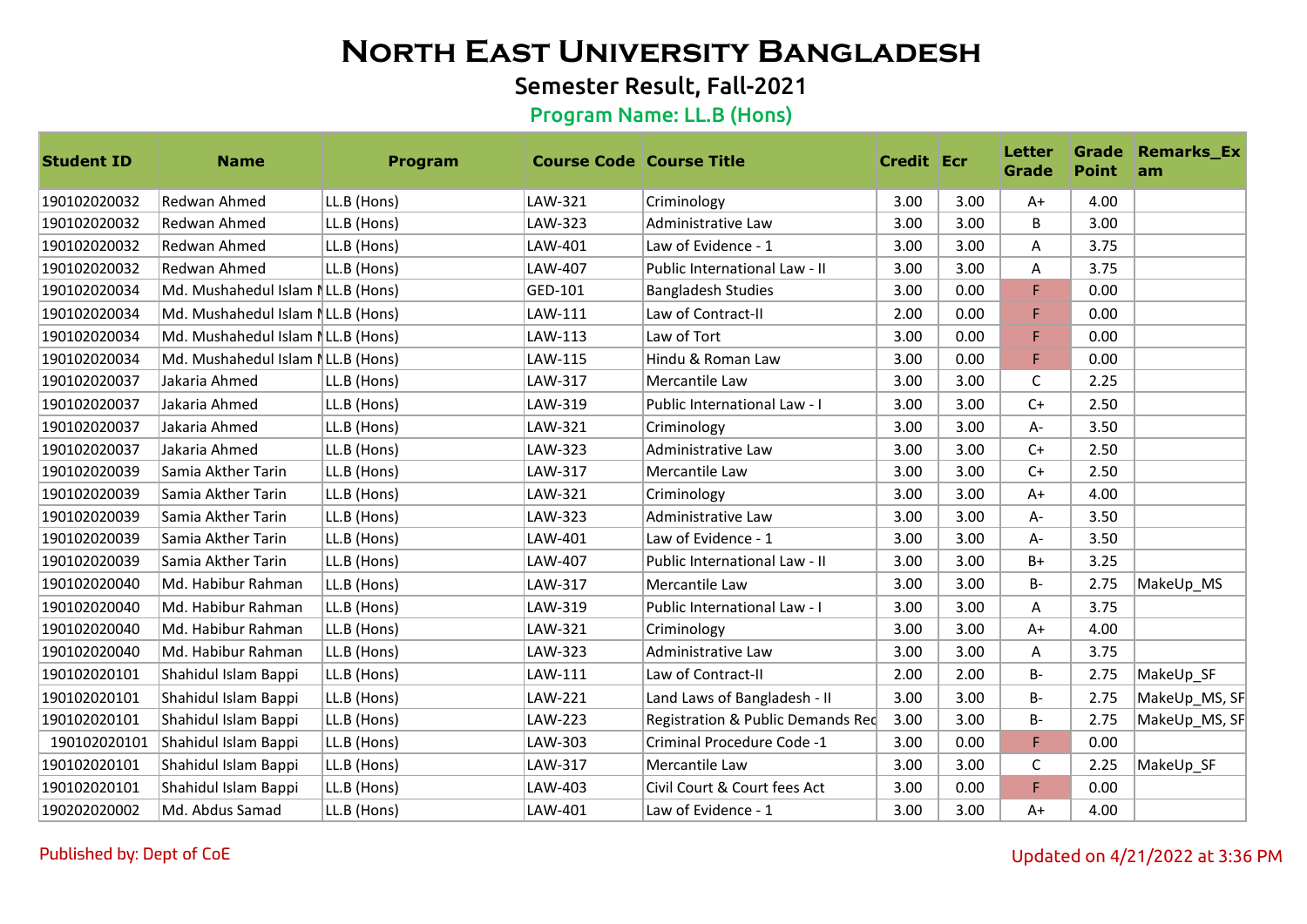## Semester Result, Fall-2021

| <b>Student ID</b> | <b>Name</b>                         | Program     | <b>Course Code Course Title</b> |                                | <b>Credit Ecr</b> |      | <b>Letter</b><br><b>Grade</b> | <b>Point</b> | <b>Grade Remarks_Ex</b><br><b>am</b> |
|-------------------|-------------------------------------|-------------|---------------------------------|--------------------------------|-------------------|------|-------------------------------|--------------|--------------------------------------|
| 190202020002      | Md. Abdus Samad                     | LL.B (Hons) | LAW-403                         | Civil Court & Court fees Act   | 3.00              | 3.00 | $A+$                          | 4.00         |                                      |
| 190202020002      | Md. Abdus Samad                     | LL.B (Hons) | LAW-405                         | Civil Procedure Code - I       | 3.00              | 3.00 | A-                            | 3.50         |                                      |
| 190202020002      | Md. Abdus Samad                     | LL.B (Hons) | LAW-407                         | Public International Law - II  | 3.00              | 3.00 | Α                             | 3.75         |                                      |
| 190302020001      | Al-Amin Haque Talukder LL.B (Hons)  |             | LAW-301                         | Penal Code - 1                 | 3.00              | 0.00 | F                             | 0.00         |                                      |
| 190302020001      | Al-Amin Haque Talukder LL.B (Hons)  |             | LAW-303                         | Criminal Procedure Code -1     | 3.00              | 3.00 | B-                            | 2.75         |                                      |
| 190302020001      | Al-Amin Haque Talukder LL.B (Hons)  |             | LAW-305                         | Law of Taxation                | 3.00              | 3.00 | C                             | 2.25         |                                      |
| 190302020001      | Al-Amin Haque Talukder LL.B (Hons)  |             | LAW-307                         | Stamp & Suit valuation Act     | 3.00              | 0.00 | F                             | 0.00         |                                      |
| 190302020002      | MD.Jamil Ahmed                      | LL.B (Hons) | LAW-301                         | Penal Code - 1                 | 3.00              | 3.00 | $\mathsf C$                   | 2.25         |                                      |
| 190302020002      | MD.Jamil Ahmed                      | LL.B (Hons) | LAW-303                         | Criminal Procedure Code -1     | 3.00              | 3.00 | <b>B-</b>                     | 2.75         |                                      |
| 190302020002      | MD.Jamil Ahmed                      | LL.B (Hons) | LAW-305                         | Law of Taxation                | 3.00              | 3.00 | B                             | 3.00         |                                      |
| 190302020002      | MD.Jamil Ahmed                      | LL.B (Hons) | LAW-307                         | Stamp & Suit valuation Act     | 3.00              | 3.00 | D                             | 2.00         |                                      |
| 190302020004      | lSami Khan                          | LL.B (Hons) | LAW-303                         | Criminal Procedure Code -1     | 3.00              | 0.00 | F                             | 0.00         |                                      |
| 190302020004      | Sami Khan                           | LL.B (Hons) | LAW-305                         | Law of Taxation                | 3.00              | 0.00 | F                             | 0.00         |                                      |
| 190302020005      | Roni Dey                            | LL.B (Hons) | LAW-301                         | Penal Code - 1                 | 3.00              | 3.00 | D                             | 2.00         |                                      |
| 190302020005      | Roni Dey                            | LL.B (Hons) | LAW-303                         | Criminal Procedure Code -1     | 3.00              | 3.00 | $B+$                          | 3.25         |                                      |
| 190302020005      | Roni Dey                            | LL.B (Hons) | LAW-305                         | Law of Taxation                | 3.00              | 3.00 | B                             | 3.00         |                                      |
| 190302020005      | Roni Dey                            | LL.B (Hons) | LAW-307                         | Stamp & Suit valuation Act     | 3.00              | 3.00 | C                             | 2.25         |                                      |
| 190302020006      | Rimi Deb                            | LL.B (Hons) | LAW-301                         | Penal Code - 1                 | 3.00              | 3.00 | D                             | 2.00         |                                      |
| 190302020006      | Rimi Deb                            | LL.B (Hons) | LAW-303                         | Criminal Procedure Code -1     | 3.00              | 3.00 | D                             | 2.00         |                                      |
| 190302020006      | Rimi Deb                            | LL.B (Hons) | LAW-305                         | Law of Taxation                | 3.00              | 3.00 | $C+$                          | 2.50         |                                      |
| 190302020006      | Rimi Deb                            | LL.B (Hons) | LAW-307                         | Stamp & Suit valuation Act     | 3.00              | 3.00 | D                             | 2.00         |                                      |
| 190302020007      | Md. Mahbub Miah                     | LL.B (Hons) | LAW-301                         | Penal Code - 1                 | 3.00              | 3.00 | <b>B-</b>                     | 2.75         |                                      |
| 190302020007      | Md. Mahbub Miah                     | LL.B (Hons) | LAW-303                         | Criminal Procedure Code -1     | 3.00              | 3.00 | B                             | 3.00         |                                      |
| 190302020007      | Md. Mahbub Miah                     | LL.B (Hons) | LAW-305                         | Law of Taxation                | 3.00              | 3.00 | $B+$                          | 3.25         |                                      |
| 190302020007      | Md. Mahbub Miah                     | LL.B (Hons) | LAW-307                         | Stamp & Suit valuation Act     | 3.00              | 3.00 | $C+$                          | 2.50         |                                      |
| 190302020008      | Sheikh Sumaiya Akther               | LL.B (Hons) | LAW-217                         | Labour and Industrial Law - II | 2.00              | 2.00 | B                             | 3.00         |                                      |
| 190302020008      | Sheikh Sumaiya Akther   LL.B (Hons) |             | LAW-301                         | Penal Code - 1                 | 3.00              | 3.00 | $C+$                          | 2.50         |                                      |
| 190302020008      | Sheikh Sumaiya Akther   LL.B (Hons) |             | LAW-303                         | Criminal Procedure Code -1     | 3.00              | 3.00 | B-                            | 2.75         |                                      |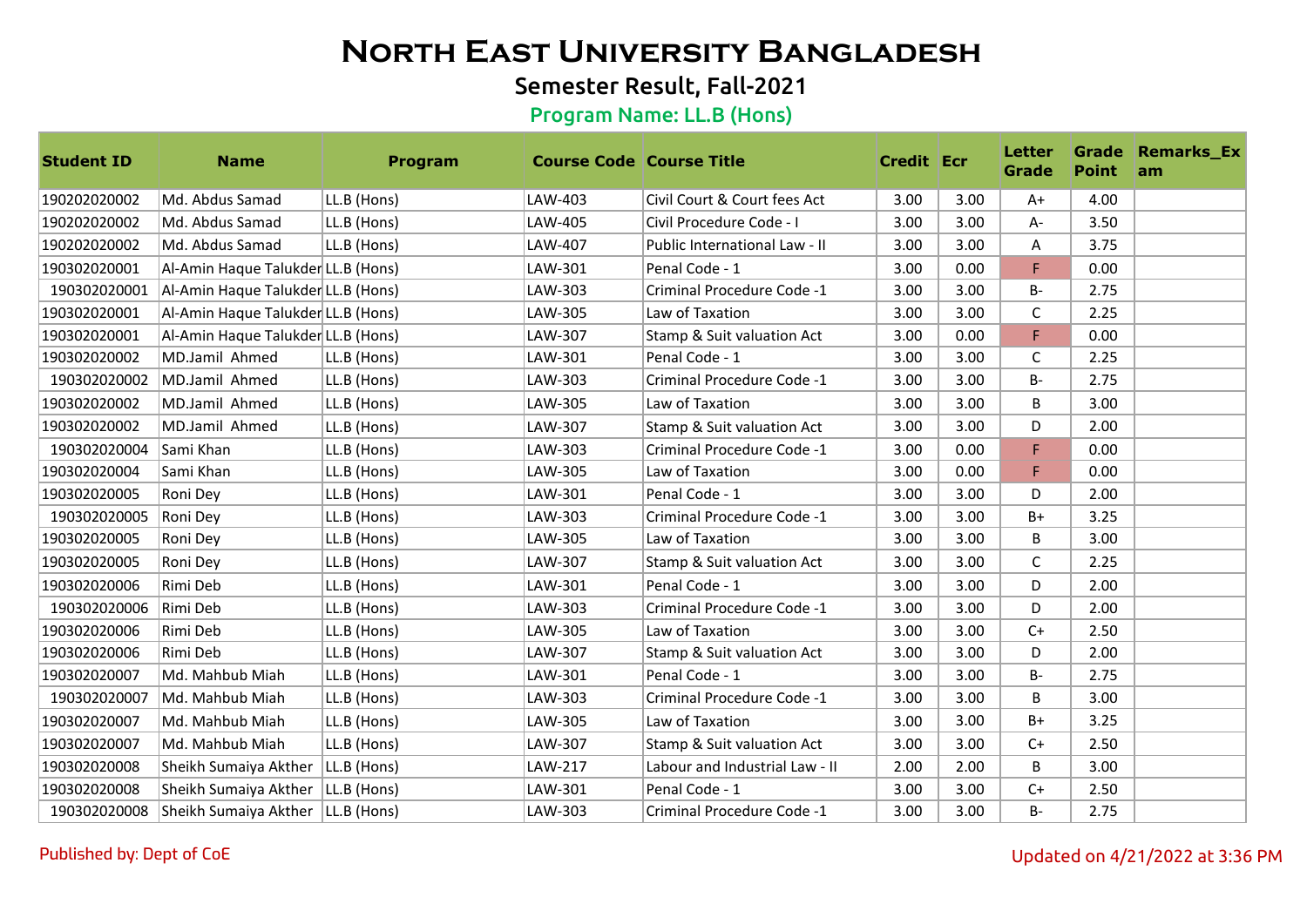## Semester Result, Fall-2021

| <b>Student ID</b> | <b>Name</b>                         | Program     | <b>Course Code Course Title</b> |                                   | <b>Credit Ecr</b> |      | <b>Letter</b><br><b>Grade</b> | <b>Point</b> | <b>Grade Remarks_Ex</b><br>am |
|-------------------|-------------------------------------|-------------|---------------------------------|-----------------------------------|-------------------|------|-------------------------------|--------------|-------------------------------|
| 190302020008      | Sheikh Sumaiya Akther   LL.B (Hons) |             | LAW-305                         | Law of Taxation                   | 3.00              | 3.00 | B                             | 3.00         |                               |
| 190302020008      | Sheikh Sumaiya Akther   LL.B (Hons) |             | LAW-307                         | Stamp & Suit valuation Act        | 3.00              | 3.00 | $C+$                          | 2.50         |                               |
| 190302020009      | Mst.Samsun Nahar Poly LL.B (Hons)   |             | LAW-301                         | Penal Code - 1                    | 3.00              | 3.00 | D                             | 2.00         |                               |
| 190302020009      | Mst.Samsun Nahar Poly LL.B (Hons)   |             | LAW-303                         | Criminal Procedure Code -1        | 3.00              | 3.00 | $C+$                          | 2.50         |                               |
| 190302020009      | Mst.Samsun Nahar Poly LL.B (Hons)   |             | LAW-305                         | Law of Taxation                   | 3.00              | 3.00 | $B -$                         | 2.75         |                               |
| 190302020009      | Mst.Samsun Nahar Poly LL.B (Hons)   |             | LAW-307                         | Stamp & Suit valuation Act        | 3.00              | 3.00 | D                             | 2.00         |                               |
| 190302020012      | Sharah Jahan Momtahin LL.B (Hons)   |             | LAW-301                         | Penal Code - 1                    | 3.00              | 3.00 | $B+$                          | 3.25         |                               |
| 190302020012      | Sharah Jahan Momtahin LL.B (Hons)   |             | LAW-303                         | Criminal Procedure Code -1        | 3.00              | 3.00 | $A+$                          | 4.00         |                               |
| 190302020012      | Sharah Jahan Momtahin LL.B (Hons)   |             | LAW-305                         | Law of Taxation                   | 3.00              | 3.00 | Α                             | 3.75         |                               |
| 190302020012      | Sharah Jahan Momtahin LL.B (Hons)   |             | LAW-307                         | Stamp & Suit valuation Act        | 3.00              | 3.00 | A-                            | 3.50         |                               |
| 190302020014      | Mst. Dilara Khatun                  | LL.B (Hons) | LAW-217                         | Labour and Industrial Law - II    | 2.00              | 2.00 | C                             | 2.25         |                               |
| 190302020014      | Mst. Dilara Khatun                  | LL.B (Hons) | LAW-219                         | Company Law and Partnership Act   | 3.00              | 3.00 | D                             | 2.00         |                               |
| 190302020014      | Mst. Dilara Khatun                  | LL.B (Hons) | LAW-221                         | Land Laws of Bangladesh - II      | 3.00              | 3.00 | $C+$                          | 2.50         |                               |
| 190302020014      | Mst. Dilara Khatun                  | LL.B (Hons) | LAW-223                         | Registration & Public Demands Red | 3.00              | 3.00 | D                             | 2.00         |                               |
| 190302020015      | Md. Jaber Islam                     | LL.B (Hons) | LAW-301                         | Penal Code - 1                    | 3.00              | 3.00 | C                             | 2.25         |                               |
| 190302020015      | Md. Jaber Islam                     | LL.B (Hons) | LAW-303                         | Criminal Procedure Code -1        | 3.00              | 3.00 | D                             | 2.00         |                               |
| 190302020015      | Md. Jaber Islam                     | LL.B (Hons) | LAW-305                         | Law of Taxation                   | 3.00              | 3.00 | D                             | 2.00         |                               |
| 190302020015      | Md. Jaber Islam                     | LL.B (Hons) | LAW-307                         | Stamp & Suit valuation Act        | 3.00              | 3.00 | $\mathsf C$                   | 2.25         |                               |
| 190302020017      | <b>Ruman Ahmed</b>                  | LL.B (Hons) | LAW-301                         | Penal Code - 1                    | 3.00              | 0.00 | F                             | 0.00         |                               |
| 190302020017      | Ruman Ahmed                         | LL.B (Hons) | LAW-303                         | Criminal Procedure Code -1        | 3.00              | 0.00 | F                             | 0.00         |                               |
| 190302020017      | Ruman Ahmed                         | LL.B (Hons) | LAW-305                         | Law of Taxation                   | 3.00              | 0.00 | F                             | 0.00         |                               |
| 190302020017      | Ruman Ahmed                         | LL.B (Hons) | LAW-307                         | Stamp & Suit valuation Act        | 3.00              | 0.00 | F                             | 0.00         |                               |
| 200102020002      | Sujel Ahmed                         | LL.B (Hons) | LAW-217                         | Labour and Industrial Law - II    | 2.00              | 0.00 | F                             | 0.00         | Absent SF                     |
| 200102020002      | Sujel Ahmed                         | LL.B (Hons) | LAW-219                         | Company Law and Partnership Act   | 3.00              | 0.00 | F                             | 0.00         |                               |
| 200102020002      | Sujel Ahmed                         | LL.B (Hons) | LAW-221                         | Land Laws of Bangladesh - II      | 3.00              | 0.00 | F                             | 0.00         |                               |
| 200102020002      | Sujel Ahmed                         | LL.B (Hons) | LAW-223                         | Registration & Public Demands Red | 3.00              | 0.00 | F                             | 0.00         |                               |
| 200102020003      | Noushad Jahan Chowdh LL.B (Hons)    |             | LAW-217                         | Labour and Industrial Law - II    | 2.00              | 2.00 | <b>B-</b>                     | 2.75         |                               |
| 200102020003      | Noushad Jahan Chowdh LL.B (Hons)    |             | LAW-219                         | Company Law and Partnership Act   | 3.00              | 3.00 | $\mathsf{C}$                  | 2.25         |                               |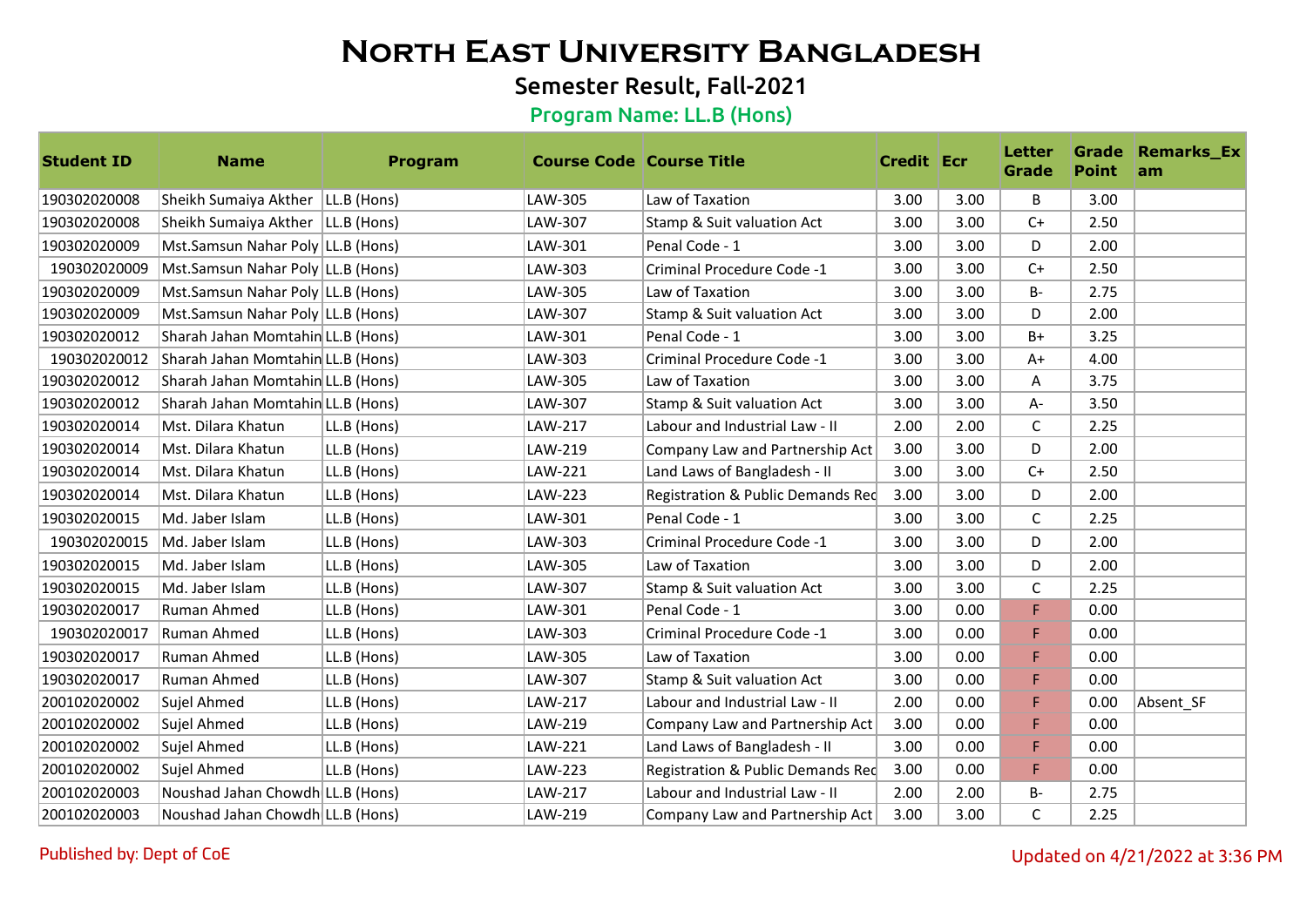## Semester Result, Fall-2021

#### Program Name: LL.B (Hons)

| <b>Student ID</b> | <b>Name</b>                        | Program     | <b>Course Code Course Title</b> |                                   | <b>Credit Ecr</b> |      | <b>Letter</b><br><b>Grade</b> | <b>Point</b> | <b>Grade Remarks_Ex</b><br>am |
|-------------------|------------------------------------|-------------|---------------------------------|-----------------------------------|-------------------|------|-------------------------------|--------------|-------------------------------|
| 200102020003      | Noushad Jahan Chowdh LL.B (Hons)   |             | LAW-221                         | Land Laws of Bangladesh - II      | 3.00              | 3.00 | C                             | 2.25         |                               |
| 200102020003      | Noushad Jahan Chowdh LL.B (Hons)   |             | LAW-223                         | Registration & Public Demands Red | 3.00              | 3.00 | C                             | 2.25         |                               |
| 200102020006      | Raifun Bin Momen UtsalLL.B (Hons)  |             | LAW-217                         | Labour and Industrial Law - II    | 2.00              | 0.00 | F                             | 0.00         | Absent SF                     |
| 200102020006      | Raifun Bin Momen UtsalLL.B (Hons)  |             | LAW-219                         | Company Law and Partnership Act   | 3.00              | 0.00 | F                             | 0.00         |                               |
| 200102020006      | Raifun Bin Momen UtsalLL.B (Hons)  |             | LAW-221                         | Land Laws of Bangladesh - II      | 3.00              | 3.00 | B+                            | 3.25         |                               |
| 200102020006      | Raifun Bin Momen Utsal LL.B (Hons) |             | LAW-223                         | Registration & Public Demands Red | 3.00              | 0.00 | F                             | 0.00         |                               |
| 200102020008      | Fatema Begum Pinkey                | LL.B (Hons) | LAW-217                         | Labour and Industrial Law - II    | 2.00              | 0.00 | F.                            | 0.00         | Absent SF                     |
| 200102020008      | Fatema Begum Pinkey                | LL.B (Hons) | LAW-219                         | Company Law and Partnership Act   | 3.00              | 0.00 | F                             | 0.00         |                               |
| 200102020008      | Fatema Begum Pinkey                | LL.B (Hons) | LAW-221                         | Land Laws of Bangladesh - II      | 3.00              | 3.00 | C                             | 2.25         |                               |
| 200102020008      | Fatema Begum Pinkey                | LL.B (Hons) | LAW-223                         | Registration & Public Demands Red | 3.00              | 3.00 | D                             | 2.00         |                               |
| 200102020012      | Shahnaj Akther Pammi               | LL.B (Hons) | LAW-113                         | Law of Tort                       | 3.00              | 3.00 | D                             | 2.00         |                               |
| 200102020012      | Shahnaj Akther Pammi               | LL.B (Hons) | LAW-115                         | Hindu & Roman Law                 | 3.00              | 3.00 | <b>B-</b>                     | 2.75         |                               |
| 200102020012      | Shahnaj Akther Pammi               | LL.B (Hons) | LAW-217                         | Labour and Industrial Law - II    | 2.00              | 2.00 | <b>B-</b>                     | 2.75         |                               |
| 200102020012      | Shahnaj Akther Pammi               | LL.B (Hons) | LAW-219                         | Company Law and Partnership Act   | 3.00              | 3.00 | $C+$                          | 2.50         |                               |
| 200102020012      | Shahnaj Akther Pammi               | LL.B (Hons) | LAW-221                         | Land Laws of Bangladesh - II      | 3.00              | 3.00 | C                             | 2.25         |                               |
| 200102020012      | Shahnaj Akther Pammi               | LL.B (Hons) | LAW-223                         | Registration & Public Demands Red | 3.00              | 3.00 | $\mathsf{C}$                  | 2.25         |                               |
| 200102020014      | Azazul Haque                       | LL.B (Hons) | LAW-217                         | Labour and Industrial Law - II    | 2.00              | 2.00 | B+                            | 3.25         |                               |
| 200102020014      | Azazul Haque                       | LL.B (Hons) | LAW-219                         | Company Law and Partnership Act   | 3.00              | 3.00 | $C+$                          | 2.50         |                               |
| 200102020014      | Azazul Haque                       | LL.B (Hons) | LAW-221                         | Land Laws of Bangladesh - II      | 3.00              | 3.00 | C                             | 2.25         |                               |
| 200102020014      | Azazul Haque                       | LL.B (Hons) | LAW-223                         | Registration & Public Demands Red | 3.00              | 3.00 | $B -$                         | 2.75         |                               |
| 200102020015      | Gulam Kibria                       | LL.B (Hons) | LAW-217                         | Labour and Industrial Law - II    | 2.00              | 0.00 | F                             | 0.00         | Absent SF                     |
| 200102020015      | Gulam Kibria                       | LL.B (Hons) | LAW-219                         | Company Law and Partnership Act   | 3.00              | 3.00 | $B -$                         | 2.75         | MakeUp SF                     |
| 200102020015      | Gulam Kibria                       | LL.B (Hons) | LAW-221                         | Land Laws of Bangladesh - II      | 3.00              | 3.00 | $B -$                         | 2.75         | MakeUp SF                     |
| 200102020015      | Gulam Kibria                       | LL.B (Hons) | LAW-223                         | Registration & Public Demands Red | 3.00              | 3.00 | $C+$                          | 2.50         |                               |
| 200102020016      | Lima Begum                         | LL.B (Hons) | LAW-217                         | Labour and Industrial Law - II    | 2.00              | 2.00 | Α                             | 3.75         |                               |
| 200102020016      | Lima Begum                         | LL.B (Hons) | LAW-219                         | Company Law and Partnership Act   | 3.00              | 3.00 | $A -$                         | 3.50         |                               |
| 200102020016      | Lima Begum                         | LL.B (Hons) | LAW-221                         | Land Laws of Bangladesh - II      | 3.00              | 3.00 | <b>B-</b>                     | 2.75         |                               |
| 200102020016      | Lima Begum                         | LL.B (Hons) | LAW-223                         | Registration & Public Demands Red | 3.00              | 3.00 | $C+$                          | 2.50         |                               |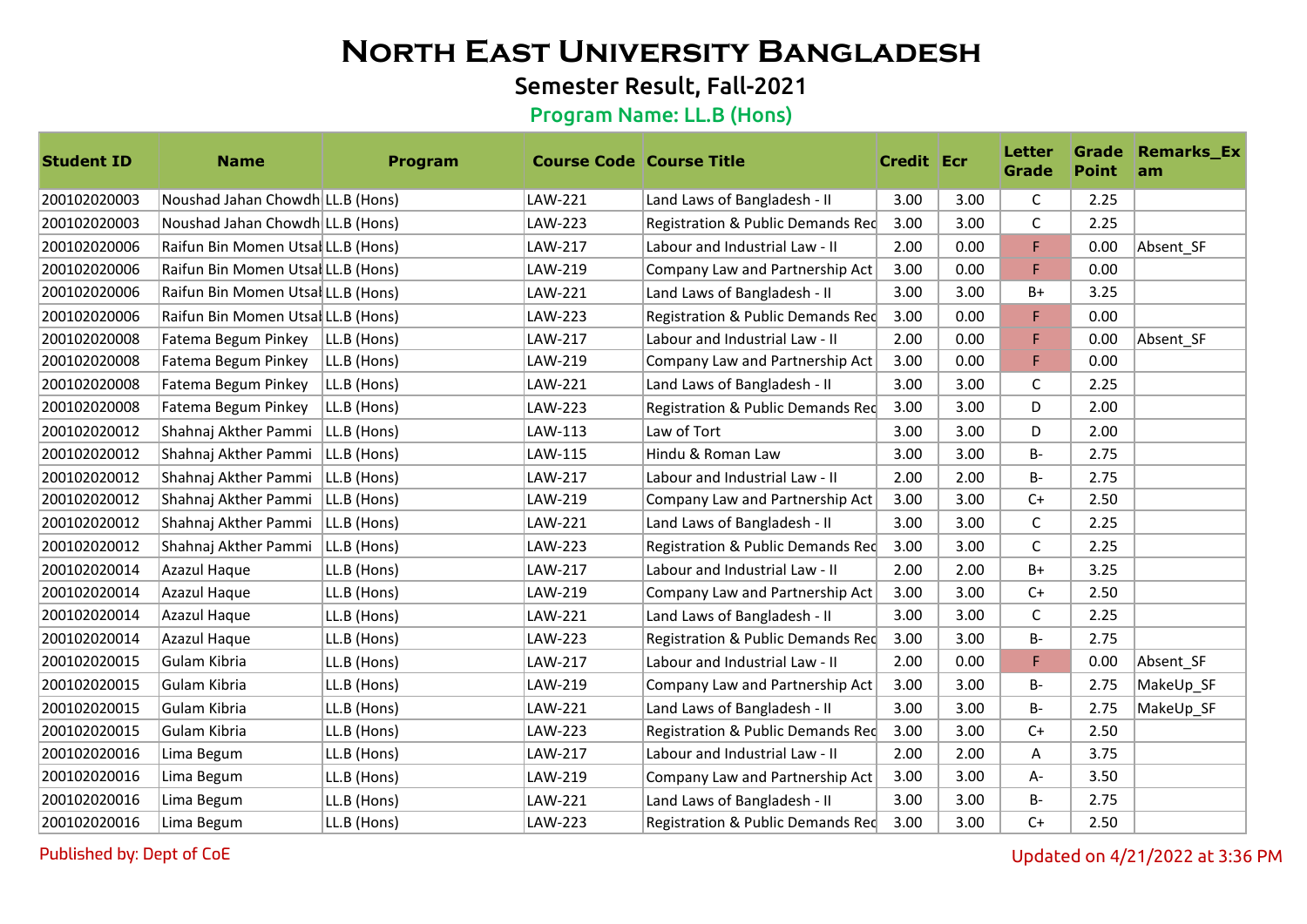## Semester Result, Fall-2021

| <b>Student ID</b> | <b>Name</b>              | Program     | <b>Course Code Course Title</b> |                                   | <b>Credit Ecr</b> |      | <b>Letter</b><br>Grade | <b>Point</b> | <b>Grade Remarks_Ex</b><br>am |
|-------------------|--------------------------|-------------|---------------------------------|-----------------------------------|-------------------|------|------------------------|--------------|-------------------------------|
| 200102020017      | <b>Foysal Ahmed</b>      | LL.B (Hons) | LAW-217                         | Labour and Industrial Law - II    | 2.00              | 2.00 | <b>B-</b>              | 2.75         |                               |
| 200102020017      | <b>Foysal Ahmed</b>      | LL.B (Hons) | LAW-219                         | Company Law and Partnership Act   | 3.00              | 0.00 | F                      | 0.00         |                               |
| 200102020017      | <b>Foysal Ahmed</b>      | LL.B (Hons) | LAW-221                         | Land Laws of Bangladesh - II      | 3.00              | 0.00 | F                      | 0.00         |                               |
| 200102020017      | <b>Foysal Ahmed</b>      | LL.B (Hons) | LAW-223                         | Registration & Public Demands Red | 3.00              | 0.00 | F                      | 0.00         |                               |
| 200102020018      | Klinton Samanta          | LL.B (Hons) | LAW-217                         | Labour and Industrial Law - II    | 2.00              | 2.00 | A                      | 3.75         |                               |
| 200102020018      | Klinton Samanta          | LL.B (Hons) | LAW-219                         | Company Law and Partnership Act   | 3.00              | 3.00 | $B+$                   | 3.25         |                               |
| 200102020018      | Klinton Samanta          | LL.B (Hons) | LAW-221                         | Land Laws of Bangladesh - II      | 3.00              | 3.00 | <b>B-</b>              | 2.75         |                               |
| 200102020018      | Klinton Samanta          | LL.B (Hons) | LAW-223                         | Registration & Public Demands Red | 3.00              | 3.00 | $C+$                   | 2.50         |                               |
| 200102020019      | Md. Shah Alam            | LL.B (Hons) | LAW-217                         | Labour and Industrial Law - II    | 2.00              | 2.00 | B+                     | 3.25         |                               |
| 200102020019      | Md. Shah Alam            | LL.B (Hons) | LAW-219                         | Company Law and Partnership Act   | 3.00              | 3.00 | D                      | 2.00         |                               |
| 200102020019      | Md. Shah Alam            | LL.B (Hons) | LAW-221                         | Land Laws of Bangladesh - II      | 3.00              | 3.00 | $C+$                   | 2.50         |                               |
| 200102020019      | Md. Shah Alam            | LL.B (Hons) | LAW-223                         | Registration & Public Demands Red | 3.00              | 3.00 | C                      | 2.25         |                               |
| 200102020020      | Hussin Ahmed             | LL.B (Hons) | LAW-217                         | Labour and Industrial Law - II    | 2.00              | 2.00 | B                      | 3.00         |                               |
| 200102020020      | <b>Hussin Ahmed</b>      | LL.B (Hons) | LAW-219                         | Company Law and Partnership Act   | 3.00              | 3.00 | D                      | 2.00         |                               |
| 200102020020      | Hussin Ahmed             | LL.B (Hons) | LAW-221                         | Land Laws of Bangladesh - II      | 3.00              | 3.00 | $C+$                   | 2.50         |                               |
| 200102020020      | <b>Hussin Ahmed</b>      | LL.B (Hons) | LAW-223                         | Registration & Public Demands Red | 3.00              | 3.00 | C                      | 2.25         |                               |
| 200102020023      | Prothoy Chowdhury        | LL.B (Hons) | LAW-217                         | Labour and Industrial Law - II    | 2.00              | 2.00 | $B+$                   | 3.25         |                               |
| 200102020023      | <b>Prothoy Chowdhury</b> | LL.B (Hons) | LAW-219                         | Company Law and Partnership Act   | 3.00              | 3.00 | B                      | 3.00         |                               |
| 200102020023      | <b>Prothoy Chowdhury</b> | LL.B (Hons) | LAW-221                         | Land Laws of Bangladesh - II      | 3.00              | 3.00 | $B+$                   | 3.25         |                               |
| 200102020023      | <b>Prothoy Chowdhury</b> | LL.B (Hons) | LAW-223                         | Registration & Public Demands Red | 3.00              | 3.00 | $B -$                  | 2.75         |                               |
| 200102020024      | Kamran Al Maruf          | LL.B (Hons) | LAW-217                         | Labour and Industrial Law - II    | 2.00              | 2.00 | $C+$                   | 2.50         |                               |
| 200102020024      | Kamran Al Maruf          | LL.B (Hons) | LAW-219                         | Company Law and Partnership Act   | 3.00              | 0.00 | F                      | 0.00         |                               |
| 200102020024      | Kamran Al Maruf          | LL.B (Hons) | LAW-221                         | Land Laws of Bangladesh - II      | 3.00              | 3.00 | B                      | 3.00         | MakeUp_SF                     |
| 200102020024      | Kamran Al Maruf          | LL.B (Hons) | LAW-223                         | Registration & Public Demands Red | 3.00              | 3.00 | D                      | 2.00         |                               |
| 200102020026      | Sumi Begum               | LL.B (Hons) | LAW-217                         | Labour and Industrial Law - II    | 2.00              | 2.00 | B+                     | 3.25         |                               |
| 200102020026      | Sumi Begum               | LL.B (Hons) | LAW-219                         | Company Law and Partnership Act   | 3.00              | 3.00 | $B+$                   | 3.25         |                               |
| 200102020026      | Sumi Begum               | LL.B (Hons) | LAW-221                         | Land Laws of Bangladesh - II      | 3.00              | 3.00 | B                      | 3.00         |                               |
| 200102020026      | Sumi Begum               | LL.B (Hons) | LAW-223                         | Registration & Public Demands Red | 3.00              | 3.00 | $C+$                   | 2.50         |                               |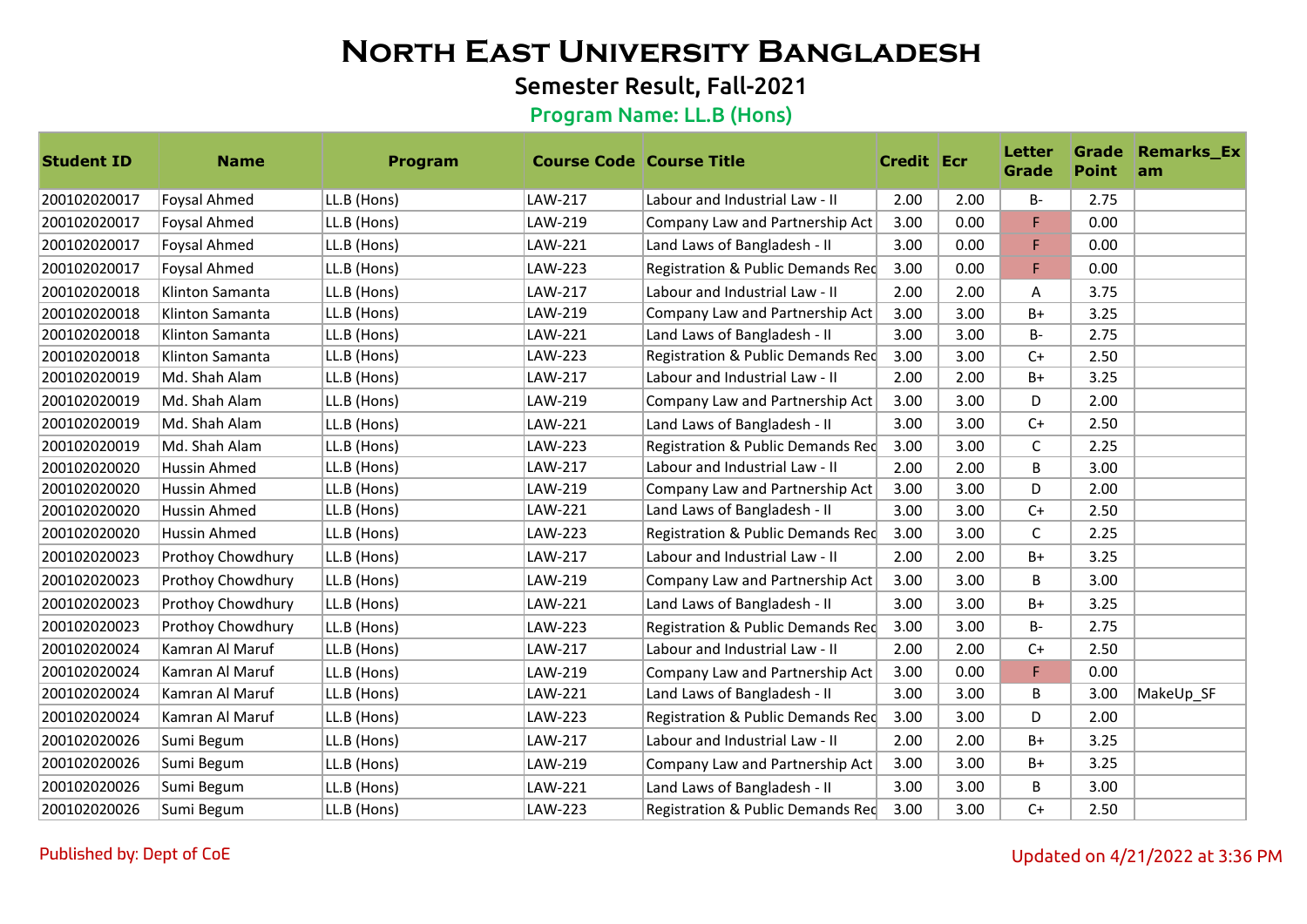## Semester Result, Fall-2021

#### Program Name: LL.B (Hons)

| <b>Student ID</b> | <b>Name</b>                    | <b>Program</b> | <b>Course Code Course Title</b> |                                   | <b>Credit Ecr</b> |      | <b>Letter</b><br>Grade | <b>Point</b> | <b>Grade Remarks_Ex</b><br>am |
|-------------------|--------------------------------|----------------|---------------------------------|-----------------------------------|-------------------|------|------------------------|--------------|-------------------------------|
| 200102020027      | Mohammad Ahmedul KaLL.B (Hons) |                | LAW-305                         | Law of Taxation                   | 3.00              | 3.00 | Α                      | 3.75         | MakeUp_SF                     |
| 200102020027      | Mohammad Ahmedul KaLL.B (Hons) |                | LAW-307                         | Stamp & Suit valuation Act        | 3.00              | 3.00 | $A+$                   | 4.00         | MakeUp_SF                     |
| 200102020027      | Mohammad Ahmedul KaLL.B (Hons) |                | LAW-401                         | Law of Evidence - 1               | 3.00              | 3.00 | Α                      | 3.75         |                               |
| 200102020027      | Mohammad Ahmedul KaLL.B (Hons) |                | LAW-403                         | Civil Court & Court fees Act      | 3.00              | 3.00 | Α                      | 3.75         | MakeUp_SF                     |
| 200102020027      | Mohammad Ahmedul KaLL.B (Hons) |                | LAW-405                         | Civil Procedure Code - I          | 3.00              | 3.00 | A-                     | 3.50         | MakeUp_SF                     |
| 200102020027      | Mohammad Ahmedul KaLL.B (Hons) |                | LAW-407                         | Public International Law - II     | 3.00              | 3.00 | Α                      | 3.75         | MakeUp SF                     |
| 200102020028      | Md. Delwar Hussain             | LL.B (Hons)    | LAW-217                         | Labour and Industrial Law - II    | 2.00              | 2.00 | B                      | 3.00         |                               |
| 200102020028      | Md. Delwar Hussain             | LL.B (Hons)    | LAW-219                         | Company Law and Partnership Act   | 3.00              | 3.00 | $C+$                   | 2.50         | MakeUp_MS                     |
| 200102020028      | Md. Delwar Hussain             | LL.B (Hons)    | LAW-221                         | Land Laws of Bangladesh - II      | 3.00              | 3.00 | $C+$                   | 2.50         |                               |
| 200102020028      | Md. Delwar Hussain             | LL.B (Hons)    | LAW-223                         | Registration & Public Demands Red | 3.00              | 3.00 | D                      | 2.00         | MakeUp_MS                     |
| 200102020029      | Piyas Das                      | LL.B (Hons)    | LAW-217                         | Labour and Industrial Law - II    | 2.00              | 2.00 | $B+$                   | 3.25         |                               |
| 200102020029      | Piyas Das                      | LL.B (Hons)    | LAW-219                         | Company Law and Partnership Act   | 3.00              | 3.00 | B                      | 3.00         |                               |
| 200102020029      | Piyas Das                      | LL.B (Hons)    | LAW-221                         | Land Laws of Bangladesh - II      | 3.00              | 3.00 | $C+$                   | 2.50         |                               |
| 200102020029      | Piyas Das                      | LL.B (Hons)    | LAW-223                         | Registration & Public Demands Red | 3.00              | 3.00 | D                      | 2.00         |                               |
| 200102020030      | Sajrat Jahan                   | LL.B (Hons)    | LAW-217                         | Labour and Industrial Law - II    | 2.00              | 2.00 | Α                      | 3.75         |                               |
| 200102020030      | Sajrat Jahan                   | LL.B (Hons)    | LAW-219                         | Company Law and Partnership Act   | 3.00              | 3.00 | B+                     | 3.25         |                               |
| 200102020030      | Sajrat Jahan                   | LL.B (Hons)    | LAW-221                         | Land Laws of Bangladesh - II      | 3.00              | 3.00 | B                      | 3.00         |                               |
| 200102020030      | Sajrat Jahan                   | LL.B (Hons)    | LAW-223                         | Registration & Public Demands Red | 3.00              | 3.00 | B                      | 3.00         |                               |
| 200102020031      | Md. Saiful Islam               | LL.B (Hons)    | LAW-217                         | Labour and Industrial Law - II    | 2.00              | 2.00 | $A+$                   | 4.00         |                               |
| 200102020031      | Md. Saiful Islam               | LL.B (Hons)    | LAW-219                         | Company Law and Partnership Act   | 3.00              | 3.00 | $A+$                   | 4.00         |                               |
| 200102020031      | Md. Saiful Islam               | LL.B (Hons)    | LAW-221                         | Land Laws of Bangladesh - II      | 3.00              | 3.00 | $A+$                   | 4.00         |                               |
| 200102020031      | Md. Saiful Islam               | LL.B (Hons)    | LAW-223                         | Registration & Public Demands Red | 3.00              | 3.00 | $A+$                   | 4.00         |                               |
| 200102020032      | Sadia Sultana                  | LL.B (Hons)    | LAW-217                         | Labour and Industrial Law - II    | 2.00              | 2.00 | <b>B-</b>              | 2.75         |                               |
| 200102020032      | Sadia Sultana                  | LL.B (Hons)    | LAW-219                         | Company Law and Partnership Act   | 3.00              | 3.00 | D                      | 2.00         |                               |
| 200102020032      | Sadia Sultana                  | LL.B (Hons)    | LAW-221                         | Land Laws of Bangladesh - II      | 3.00              | 3.00 | C                      | 2.25         |                               |
| 200102020032      | Sadia Sultana                  | LL.B (Hons)    | LAW-223                         | Registration & Public Demands Red | 3.00              | 3.00 | D                      | 2.00         |                               |
| 200102020034      | Happy Rani Das                 | LL.B (Hons)    | LAW-217                         | Labour and Industrial Law - II    | 2.00              | 2.00 | A-                     | 3.50         |                               |
| 200102020034      | Happy Rani Das                 | LL.B (Hons)    | LAW-219                         | Company Law and Partnership Act   | 3.00              | 3.00 | <b>B-</b>              | 2.75         |                               |
| 200102020034      | Happy Rani Das                 | LL.B (Hons)    | LAW-221                         | Land Laws of Bangladesh - II      | 3.00              | 3.00 | $B+$                   | 3.25         |                               |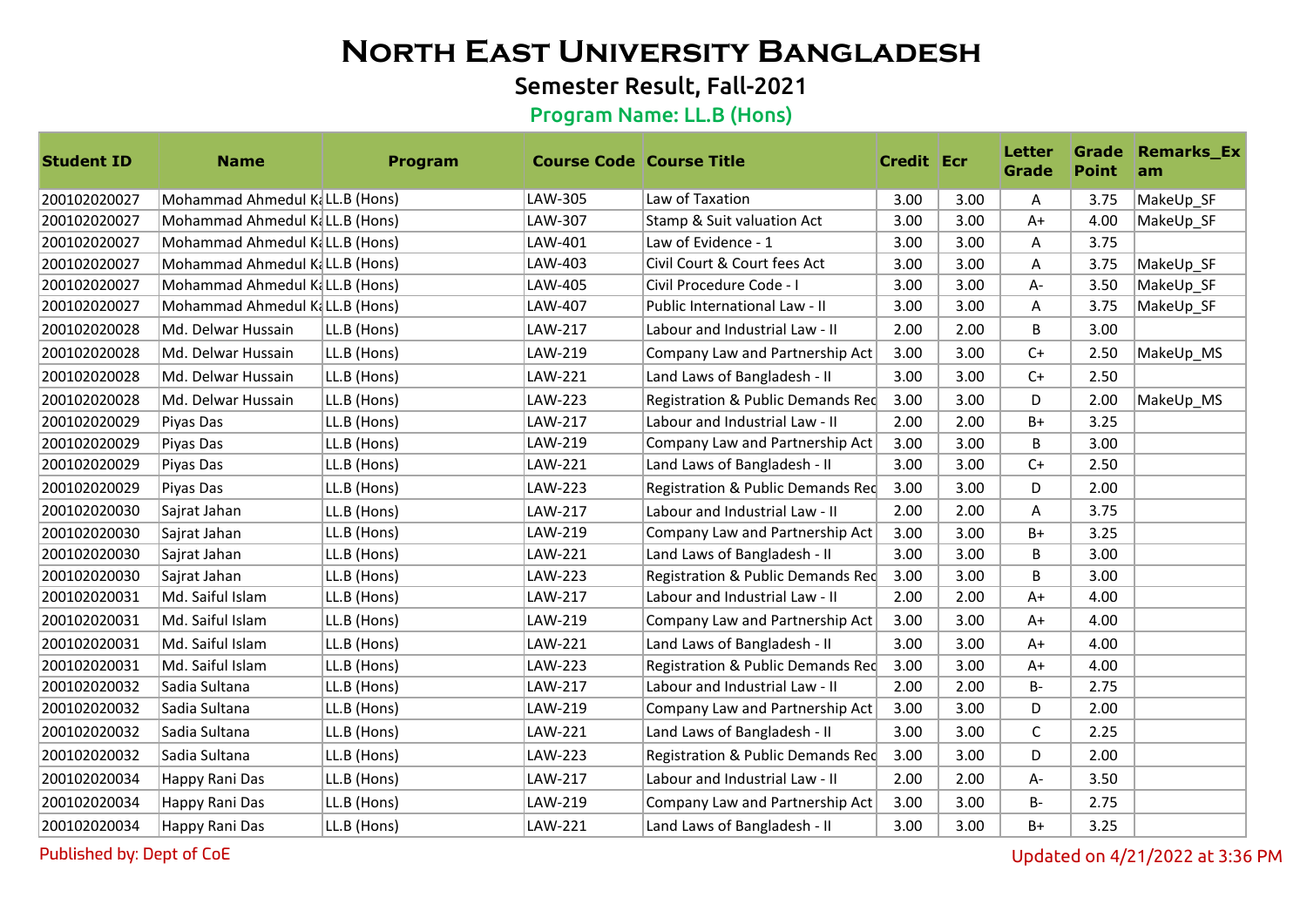## Semester Result, Fall-2021

#### Program Name: LL.B (Hons)

| <b>Student ID</b> | <b>Name</b>                     | Program     | <b>Course Code Course Title</b> |                                   | <b>Credit Ecr</b> |      | <b>Letter</b><br>Grade | <b>Point</b> | <b>Grade Remarks_Ex</b><br>am |
|-------------------|---------------------------------|-------------|---------------------------------|-----------------------------------|-------------------|------|------------------------|--------------|-------------------------------|
| 200102020034      | Happy Rani Das                  | LL.B (Hons) | LAW-223                         | Registration & Public Demands Red | 3.00              | 3.00 | $C+$                   | 2.50         |                               |
| 200102020035      | MD.Abdus Sattar                 | LL.B (Hons) | LAW-217                         | Labour and Industrial Law - II    | 2.00              | 2.00 | $B -$                  | 2.75         |                               |
| 200102020035      | MD.Abdus Sattar                 | LL.B (Hons) | LAW-219                         | Company Law and Partnership Act   | 3.00              | 3.00 | C                      | 2.25         |                               |
| 200102020035      | MD.Abdus Sattar                 | LL.B (Hons) | LAW-221                         | Land Laws of Bangladesh - II      | 3.00              | 3.00 | $C+$                   | 2.50         |                               |
| 200102020035      | <b>MD.Abdus Sattar</b>          | LL.B (Hons) | LAW-223                         | Registration & Public Demands Red | 3.00              | 3.00 | $C+$                   | 2.50         |                               |
| 200102020036      | Ebrahin Hussain                 | LL.B (Hons) | LAW-217                         | Labour and Industrial Law - II    | 2.00              | 2.00 | C                      | 2.25         |                               |
| 200102020036      | Ebrahin Hussain                 | LL.B (Hons) | LAW-219                         | Company Law and Partnership Act   | 3.00              | 3.00 | D                      | 2.00         |                               |
| 200102020036      | Ebrahin Hussain                 | LL.B (Hons) | LAW-221                         | Land Laws of Bangladesh - II      | 3.00              | 3.00 | C                      | 2.25         |                               |
| 200102020036      | Ebrahin Hussain                 | LL.B (Hons) | LAW-223                         | Registration & Public Demands Red | 3.00              | 3.00 | D                      | 2.00         |                               |
| 200102020037      | Md. Sadik Ahmed                 | LL.B (Hons) | LAW-217                         | Labour and Industrial Law - II    | 2.00              | 2.00 | $B -$                  | 2.75         |                               |
| 200102020037      | Md. Sadik Ahmed                 | LL.B (Hons) | LAW-219                         | Company Law and Partnership Act   | 3.00              | 3.00 | B+                     | 3.25         |                               |
| 200102020037      | Md. Sadik Ahmed                 | LL.B (Hons) | LAW-221                         | Land Laws of Bangladesh - II      | 3.00              | 3.00 | $C+$                   | 2.50         |                               |
| 200102020037      | Md. Sadik Ahmed                 | LL.B (Hons) | LAW-223                         | Registration & Public Demands Red | 3.00              | 3.00 | $C+$                   | 2.50         |                               |
| 200102020038      | Guljar Ahmed                    | LL.B (Hons) | LAW-217                         | Labour and Industrial Law - II    | 2.00              | 2.00 | B                      | 3.00         | MakeUp_MS                     |
| 200102020038      | Guljar Ahmed                    | LL.B (Hons) | LAW-219                         | Company Law and Partnership Act   | 3.00              | 3.00 | C                      | 2.25         | MakeUp SF                     |
| 200102020038      | Guljar Ahmed                    | LL.B (Hons) | LAW-221                         | Land Laws of Bangladesh - II      | 3.00              | 3.00 | C                      | 2.25         | MakeUp_SF                     |
| 200102020038      | Guljar Ahmed                    | LL.B (Hons) | LAW-223                         | Registration & Public Demands Red | 3.00              | 3.00 | B                      | 3.00         | MakeUp_SF                     |
| 200102020039      | Taslim Mehzabin                 | LL.B (Hons) | LAW-217                         | Labour and Industrial Law - II    | 2.00              | 2.00 | $C+$                   | 2.50         |                               |
| 200102020039      | Taslim Mehzabin                 | LL.B (Hons) | LAW-219                         | Company Law and Partnership Act   | 3.00              | 3.00 | D                      | 2.00         |                               |
| 200102020039      | Taslim Mehzabin                 | LL.B (Hons) | LAW-221                         | Land Laws of Bangladesh - II      | 3.00              | 3.00 | D                      | 2.00         |                               |
| 200102020039      | Taslim Mehzabin                 | LL.B (Hons) | LAW-223                         | Registration & Public Demands Red | 3.00              | 3.00 | D                      | 2.00         |                               |
| 200102020040      | Tasnova Fairooz                 | LL.B (Hons) | LAW-115                         | Hindu & Roman Law                 | 3.00              | 3.00 | A-                     | 3.50         |                               |
| 200102020040      | Tasnova Fairooz                 | LL.B (Hons) | LAW-301                         | Penal Code - 1                    | 3.00              | 3.00 | B                      | 3.00         |                               |
| 200102020101      | Mohammad Farhad Ami LL.B (Hons) |             | LAW-305                         | Law of Taxation                   | 3.00              | 3.00 | <b>B-</b>              | 2.75         | MakeUp MS                     |
| 200102020101      | Mohammad Farhad Ami LL.B (Hons) |             | LAW-311                         | Criminal Procedure Code -II       | 3.00              | 3.00 | <b>B-</b>              | 2.75         |                               |
| 200102020101      | Mohammad Farhad Ami LL.B (Hons) |             | LAW-313                         | Law relating to protection of Wom | 3.00              | 3.00 | A-                     | 3.50         |                               |
| 200102020101      | Mohammad Farhad Ami LL.B (Hons) |             | LAW-323                         | Administrative Law                | 3.00              | 3.00 | $B+$                   | 3.25         | MakeUp_MS                     |
| 200102020101      | Mohammad Farhad Ami LL.B (Hons) |             | LAW-407                         | Public International Law - II     | 3.00              | 3.00 | D                      | 2.00         | MakeUp MS                     |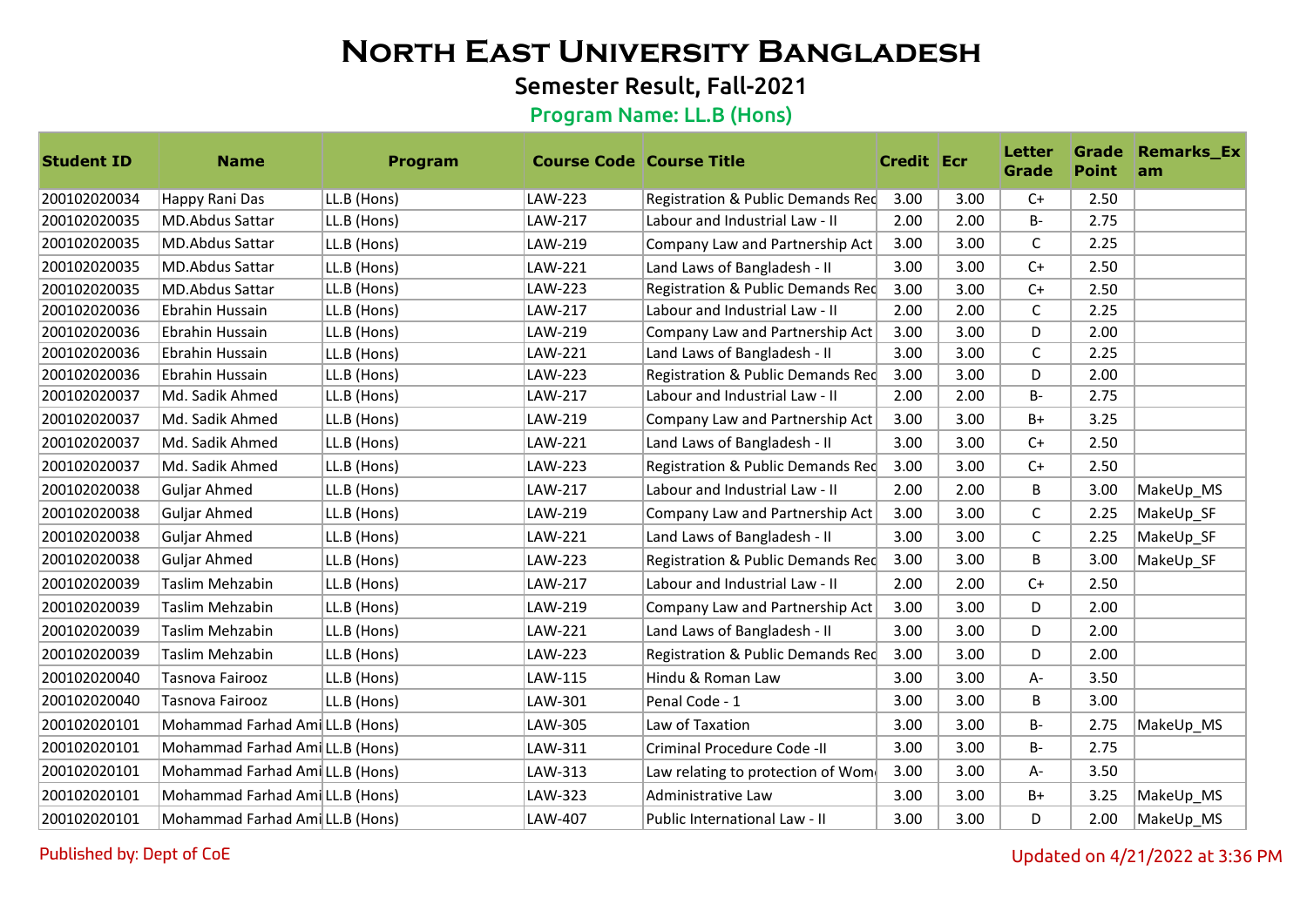## Semester Result, Fall-2021

#### Program Name: LL.B (Hons)

| <b>Student ID</b> | <b>Name</b>                        | Program     | <b>Course Code Course Title</b> |                                   | <b>Credit Ecr</b> |      | <b>Letter</b><br><b>Grade</b> | <b>Point</b> | <b>Grade Remarks_Ex</b><br>am |
|-------------------|------------------------------------|-------------|---------------------------------|-----------------------------------|-------------------|------|-------------------------------|--------------|-------------------------------|
| 200102020101      | Mohammad Farhad Ami LL.B (Hons)    |             | LAW-417                         | Civil & Criminal Drafting         | 3.00              | 3.00 | $C+$                          | 2.50         | MakeUp_MS                     |
| 200102020102      | Tahmina Noor Mouly                 | LL.B (Hons) | LAW-217                         | Labour and Industrial Law - II    | 2.00              | 2.00 | $B+$                          | 3.25         |                               |
| 200102020102      | Tahmina Noor Mouly                 | LL.B (Hons) | LAW-417                         | Civil & Criminal Drafting         | 3.00              | 3.00 | <sub>B</sub>                  | 3.00         |                               |
| 200102020102      | Tahmina Noor Mouly                 | LL.B (Hons) | LAW-419                         | Environmental Law                 | 3.00              | 3.00 | B                             | 3.00         |                               |
| 200102020102      | Tahmina Noor Mouly                 | LL.B (Hons) | LAW-421                         | Project and Moot Court & Bar Cour | 3.00              | 3.00 | $C+$                          | 2.50         |                               |
| 200202020002      | MD.Abul Kalam Siddiki              | LL.B (Hons) | LAW-217                         | Labour and Industrial Law - II    | 2.00              | 2.00 | <b>B-</b>                     | 2.75         |                               |
| 200202020002      | MD.Abul Kalam Siddiki              | LL.B (Hons) | LAW-219                         | Company Law and Partnership Act   | 3.00              | 3.00 | $\mathsf{C}$                  | 2.25         |                               |
| 200202020002      | MD.Abul Kalam Siddiki              | LL.B (Hons) | LAW-221                         | Land Laws of Bangladesh - II      | 3.00              | 3.00 | C                             | 2.25         |                               |
| 200202020002      | MD.Abul Kalam Siddiki              | LL.B (Hons) | LAW-223                         | Registration & Public Demands Red | 3.00              | 3.00 | D                             | 2.00         |                               |
| 200202020004      | Jannat Nishat ChowdhurLL.B (Hons)  |             | LAW-217                         | Labour and Industrial Law - II    | 2.00              | 2.00 | $B+$                          | 3.25         |                               |
| 200202020004      | Jannat Nishat Chowdhur LL.B (Hons) |             | LAW-219                         | Company Law and Partnership Act   | 3.00              | 3.00 | A-                            | 3.50         |                               |
| 200202020004      | Jannat Nishat Chowdhur LL.B (Hons) |             | LAW-221                         | Land Laws of Bangladesh - II      | 3.00              | 3.00 | $B+$                          | 3.25         |                               |
| 200202020004      | Jannat Nishat Chowdhur LL.B (Hons) |             | LAW-223                         | Registration & Public Demands Red | 3.00              | 3.00 | $C+$                          | 2.50         |                               |
| 200302020001      | M Tanjil Hasan                     | LL.B (Hons) | LAW-217                         | Labour and Industrial Law - II    | 2.00              | 0.00 | F                             | 0.00         | Absent SF                     |
| 200302020001      | M Tanjil Hasan                     | LL.B (Hons) | LAW-219                         | Company Law and Partnership Act   | 3.00              | 0.00 | F                             | 0.00         |                               |
| 200302020001      | M Tanjil Hasan                     | LL.B (Hons) | LAW-221                         | Land Laws of Bangladesh - II      | 3.00              | 0.00 | F                             | 0.00         |                               |
| 200302020001      | M Tanjil Hasan                     | LL.B (Hons) | LAW-223                         | Registration & Public Demands Red | 3.00              | 0.00 | F                             | 0.00         |                               |
| 200302020002      | Mujammel Haque                     | LL.B (Hons) | LAW-217                         | Labour and Industrial Law - II    | 2.00              | 0.00 | F                             | 0.00         | Absent SF                     |
| 200302020002      | Mujammel Haque                     | LL.B (Hons) | LAW-219                         | Company Law and Partnership Act   | 3.00              | 0.00 | F                             | 0.00         |                               |
| 200302020002      | Mujammel Haque                     | LL.B (Hons) | LAW-221                         | Land Laws of Bangladesh - II      | 3.00              | 0.00 | F                             | 0.00         |                               |
| 200302020002      | Mujammel Haque                     | LL.B (Hons) | LAW-223                         | Registration & Public Demands Red | 3.00              | 0.00 | F.                            | 0.00         |                               |
| 200302020003      | Abdul Hannan                       | LL.B (Hons) | LAW-217                         | Labour and Industrial Law - II    | 2.00              | 0.00 | F                             | 0.00         | Absent_MS, SF                 |
| 200302020003      | Abdul Hannan                       | LL.B (Hons) | LAW-219                         | Company Law and Partnership Act   | 3.00              | 0.00 | F.                            | 0.00         |                               |
| 200302020003      | Abdul Hannan                       | LL.B (Hons) | LAW-221                         | Land Laws of Bangladesh - II      | 3.00              | 0.00 | F                             | 0.00         |                               |
| 200302020003      | Abdul Hannan                       | LL.B (Hons) | LAW-223                         | Registration & Public Demands Red | 3.00              | 0.00 | F                             | 0.00         |                               |
| 200302020101      | Tasnim Suraiya Mim                 | LL.B (Hons) | LAW-111                         | Law of Contract-II                | 2.00              | 2.00 | A                             | 3.75         |                               |
| 200302020101      | Tasnim Suraiya Mim                 | LL.B (Hons) | LAW-219                         | Company Law and Partnership Act   | 3.00              | 3.00 | A                             | 3.75         |                               |
| 200302020101      | Tasnim Suraiya Mim                 | LL.B (Hons) | LAW-221                         | Land Laws of Bangladesh - II      | 3.00              | 3.00 | A                             | 3.75         |                               |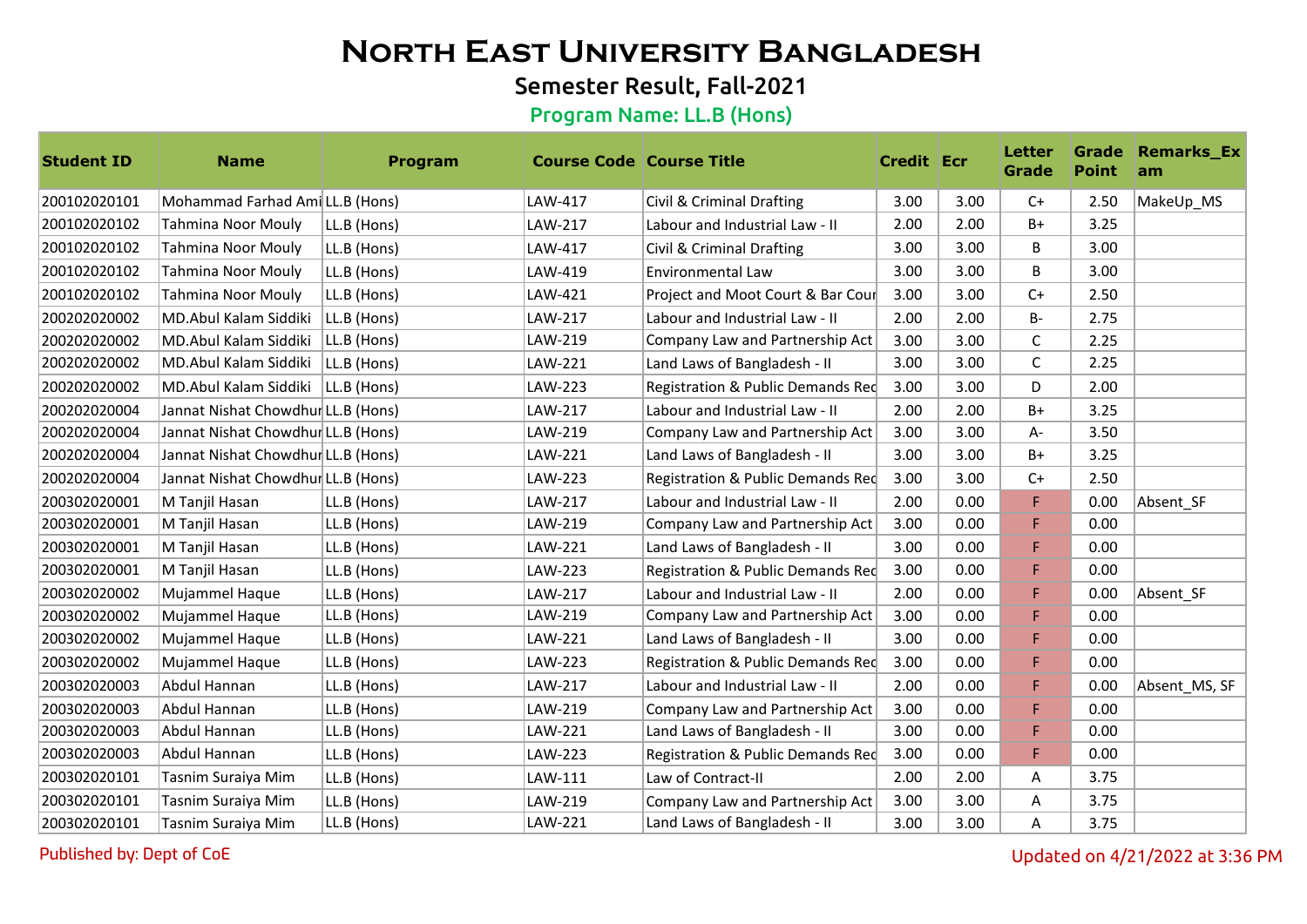## Semester Result, Fall-2021

| <b>Student ID</b> | <b>Name</b>                        | Program     | <b>Course Code   Course Title</b> |                           | <b>Credit Ecr</b> |      | <b>Letter</b><br><b>Grade</b> | <b>Point</b> | <b>Grade Remarks_Ex</b><br>am |
|-------------------|------------------------------------|-------------|-----------------------------------|---------------------------|-------------------|------|-------------------------------|--------------|-------------------------------|
| 210102020001      | Farhana Akther Prity               | LL.B (Hons) | GED-101                           | <b>Bangladesh Studies</b> | 3.00              | 0.00 | F                             | 0.00         |                               |
| 210102020001      | Farhana Akther Prity               | LL.B (Hons) | LAW-111                           | Law of Contract-II        | 2.00              | 0.00 | F.                            | 0.00         |                               |
| 210102020001      | Farhana Akther Prity               | LL.B (Hons) | LAW-113                           | Law of Tort               | 3.00              | 0.00 | F.                            | 0.00         |                               |
| 210102020001      | Farhana Akther Prity               | LL.B (Hons) | LAW-115                           | Hindu & Roman Law         | 3.00              | 0.00 | F.                            | 0.00         |                               |
| 210102020002      | Md.Jakaria                         | LL.B (Hons) | GED-101                           | <b>Bangladesh Studies</b> | 3.00              | 3.00 | $B -$                         | 2.75         |                               |
| 210102020002      | Md.Jakaria                         | LL.B (Hons) | LAW-111                           | Law of Contract-II        | 2.00              | 2.00 | D                             | 2.00         |                               |
| 210102020002      | Md.Jakaria                         | LL.B (Hons) | LAW-113                           | Law of Tort               | 3.00              | 3.00 | D                             | 2.00         |                               |
| 210102020002      | Md.Jakaria                         | LL.B (Hons) | LAW-115                           | Hindu & Roman Law         | 3.00              | 3.00 | $C+$                          | 2.50         |                               |
| 210102020003      | Nokul Lal Mohontha                 | LL.B (Hons) | GED-101                           | <b>Bangladesh Studies</b> | 3.00              | 3.00 | $A+$                          | 4.00         |                               |
| 210102020003      | Nokul Lal Mohontha                 | LL.B (Hons) | LAW-111                           | Law of Contract-II        | 2.00              | 2.00 | D                             | 2.00         |                               |
| 210102020003      | Nokul Lal Mohontha                 | LL.B (Hons) | LAW-113                           | Law of Tort               | 3.00              | 3.00 | Α                             | 3.75         |                               |
| 210102020003      | Nokul Lal Mohontha                 | LL.B (Hons) | LAW-115                           | Hindu & Roman Law         | 3.00              | 3.00 | $A+$                          | 4.00         |                               |
| 210102020004      | Tasniya Chowdhury DiyaLLL.B (Hons) |             | GED-101                           | <b>Bangladesh Studies</b> | 3.00              | 0.00 | F.                            | 0.00         |                               |
| 210102020004      | Tasniya Chowdhury DiyaLLL.B (Hons) |             | LAW-111                           | Law of Contract-II        | 2.00              | 0.00 | F.                            | 0.00         |                               |
| 210102020004      | Tasniya Chowdhury DiyaLLL.B (Hons) |             | LAW-113                           | Law of Tort               | 3.00              | 0.00 | F                             | 0.00         |                               |
| 210102020004      | Tasniya Chowdhury DiyaLL.B (Hons)  |             | LAW-115                           | Hindu & Roman Law         | 3.00              | 0.00 | F                             | 0.00         |                               |
| 210102020006      | Urmee Rani Chowdhury LL.B (Hons)   |             | GED-101                           | <b>Bangladesh Studies</b> | 3.00              | 3.00 | $\mathsf{C}$                  | 2.25         |                               |
| 210102020006      | Urmee Rani Chowdhury LL.B (Hons)   |             | LAW-111                           | Law of Contract-II        | 2.00              | 2.00 | D                             | 2.00         |                               |
| 210102020006      | Urmee Rani Chowdhury LL.B (Hons)   |             | LAW-113                           | Law of Tort               | 3.00              | 3.00 | $B -$                         | 2.75         |                               |
| 210102020006      | Urmee Rani Chowdhury LL.B (Hons)   |             | LAW-115                           | Hindu & Roman Law         | 3.00              | 3.00 | $B+$                          | 3.25         |                               |
| 210102020007      | Jayashri Rani Mohontha LL.B (Hons) |             | GED-101                           | <b>Bangladesh Studies</b> | 3.00              | 3.00 | $A+$                          | 4.00         |                               |
| 210102020007      | Jayashri Rani Mohontha LL.B (Hons) |             | LAW-111                           | Law of Contract-II        | 2.00              | 2.00 | A-                            | 3.50         |                               |
| 210102020007      | Jayashri Rani Mohontha LL.B (Hons) |             | LAW-113                           | Law of Tort               | 3.00              | 3.00 | A-                            | 3.50         |                               |
| 210102020007      | Jayashri Rani Mohontha LL.B (Hons) |             | LAW-115                           | Hindu & Roman Law         | 3.00              | 3.00 | $A+$                          | 4.00         |                               |
| 210102020008      | Md. Kawsar Miah                    | LL.B (Hons) | GED-101                           | <b>Bangladesh Studies</b> | 3.00              | 3.00 | $\mathsf C$                   | 2.25         |                               |
| 210102020008      | Md. Kawsar Miah                    | LL.B (Hons) | LAW-111                           | Law of Contract-II        | 2.00              | 0.00 | F                             | 0.00         |                               |
| 210102020008      | Md. Kawsar Miah                    | LL.B (Hons) | LAW-113                           | Law of Tort               | 3.00              | 3.00 | D                             | 2.00         |                               |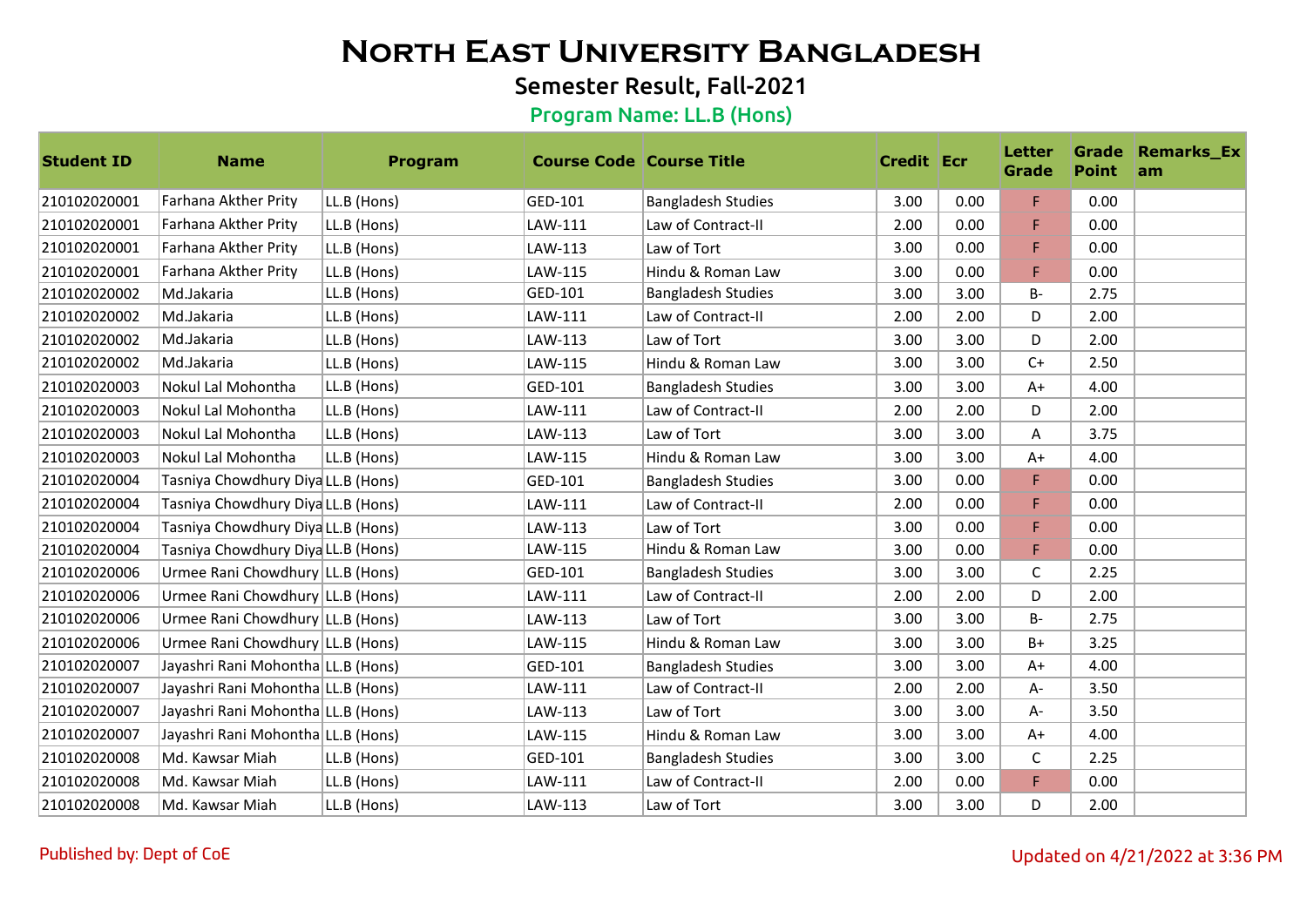## Semester Result, Fall-2021

| <b>Student ID</b> | <b>Name</b>                        | Program        | <b>Course Code Course Title</b> |                                   | <b>Credit Ecr</b> |      | <b>Letter</b><br><b>Grade</b> | <b>Point</b> | <b>Grade Remarks_Ex</b><br>am |
|-------------------|------------------------------------|----------------|---------------------------------|-----------------------------------|-------------------|------|-------------------------------|--------------|-------------------------------|
| 210102020008      | Md. Kawsar Miah                    | LL.B (Hons)    | LAW-115                         | Hindu & Roman Law                 | 3.00              | 3.00 | $\mathsf C$                   | 2.25         |                               |
| 210102020101      | Md.Amirul Islam                    | LL.B (Hons)    | LAW-401                         | Law of Evidence - 1               | 3.00              | 3.00 | $A+$                          | 4.00         |                               |
| 210102020101      | Md.Amirul Islam                    | LL.B (Hons)    | LAW-403                         | Civil Court & Court fees Act      | 3.00              | 3.00 | $A+$                          | 4.00         |                               |
| 210102020101      | Md.Amirul Islam                    | LL.B (Hons)    | LAW-405                         | Civil Procedure Code - I          | 3.00              | 3.00 | A-                            | 3.50         |                               |
| 210102020101      | Md.Amirul Islam                    | LL.B (Hons)    | LAW-419                         | <b>Environmental Law</b>          | 3.00              | 3.00 | $B+$                          | 3.25         |                               |
| 210102020101      | Md.Amirul Islam                    | LL.B (Hons)    | LAW-421                         | Project and Moot Court & Bar Cour | 3.00              | 3.00 | D                             | 2.00         |                               |
| 210102020102      | Moythari Vhoumick                  | LL.B (Hons)    | LAW-217                         | Labour and Industrial Law - II    | 2.00              | 2.00 | $B+$                          | 3.25         |                               |
| 210102020102      | Moythari Vhoumick                  | LL.B (Hons)    | LAW-219                         | Company Law and Partnership Act   | 3.00              | 3.00 | D                             | 2.00         |                               |
| 210102020102      | Moythari Vhoumick                  | LL.B (Hons)    | LAW-221                         | Land Laws of Bangladesh - II      | 3.00              | 3.00 | $\mathsf C$                   | 2.25         |                               |
| 210102020102      | Moythari Vhoumick                  | LL.B (Hons)    | LAW-223                         | Registration & Public Demands Red | 3.00              | 3.00 | C                             | 2.25         |                               |
| 210202020001      | Abul Kasem Al Mamun                | LL.B (Hons)    | LAW-101                         | Jurisprudence-1                   | 3.00              | 0.00 | F                             | 0.00         |                               |
| 210202020001      | Abul Kasem Al Mamun                | $ LL.B$ (Hons) | GED-101                         | <b>Bangladesh Studies</b>         | 3.00              | 0.00 | F                             | 0.00         |                               |
| 210202020001      | Abul Kasem Al Mamun                | $ LL.B$ (Hons) | LAW-103                         | Muslim Law-1                      | 3.00              | 0.00 | F                             | 0.00         |                               |
| 210202020001      | Abul Kasem Al Mamun   LL.B (Hons)  |                | LAW-111                         | Law of Contract-II                | 2.00              | 0.00 | F                             | 0.00         |                               |
| 210202020001      | Abul Kasem Al Mamun                | $ LL.B$ (Hons) | LAW-113                         | Law of Tort                       | 3.00              | 0.00 | F.                            | 0.00         |                               |
| 210202020001      | Abul Kasem Al Mamun                | LL.B (Hons)    | LAW-115                         | Hindu & Roman Law                 | 3.00              | 0.00 | F                             | 0.00         |                               |
| 210202020002      | Tanjina Akther Sara                | LL.B (Hons)    | GED-101                         | <b>Bangladesh Studies</b>         | 3.00              | 3.00 | $B+$                          | 3.25         |                               |
| 210202020002      | Tanjina Akther Sara                | LL.B (Hons)    | LAW-111                         | Law of Contract-II                | 2.00              | 2.00 | C                             | 2.25         |                               |
| 210202020002      | Tanjina Akther Sara                | LL.B (Hons)    | LAW-113                         | Law of Tort                       | 3.00              | 3.00 | $B+$                          | 3.25         |                               |
| 210202020002      | Tanjina Akther Sara                | LL.B (Hons)    | LAW-115                         | Hindu & Roman Law                 | 3.00              | 3.00 | A-                            | 3.50         |                               |
| 210202020004      | Rajnarayon Chokrobarty LL.B (Hons) |                | GED-101                         | <b>Bangladesh Studies</b>         | 3.00              | 3.00 | B                             | 3.00         |                               |
| 210202020004      | Rajnarayon Chokrobarty LL.B (Hons) |                | LAW-111                         | Law of Contract-II                | 2.00              | 2.00 | D                             | 2.00         |                               |
| 210202020004      | Rajnarayon Chokrobarty LL.B (Hons) |                | LAW-113                         | Law of Tort                       | 3.00              | 3.00 | D                             | 2.00         |                               |
| 210202020004      | Rajnarayon Chokrobarty LL.B (Hons) |                | LAW-115                         | Hindu & Roman Law                 | 3.00              | 3.00 | B                             | 3.00         |                               |
| 210202020006      | <b>SUMAIA IMAM</b>                 | LL.B (Hons)    | GED-101                         | <b>Bangladesh Studies</b>         | 3.00              | 3.00 | $A -$                         | 3.50         |                               |
| 210202020006      | <b>SUMAIA IMAM</b>                 | LL.B (Hons)    | LAW-111                         | Law of Contract-II                | 2.00              | 2.00 | D                             | 2.00         |                               |
| 210202020006      | <b>SUMAIA IMAM</b>                 | LL.B (Hons)    | LAW-113                         | Law of Tort                       | 3.00              | 3.00 | B                             | 3.00         |                               |
| 210202020006      | SUMAIA IMAM                        | LL.B (Hons)    | LAW-115                         | Hindu & Roman Law                 | 3.00              | 3.00 | $B+$                          | 3.25         |                               |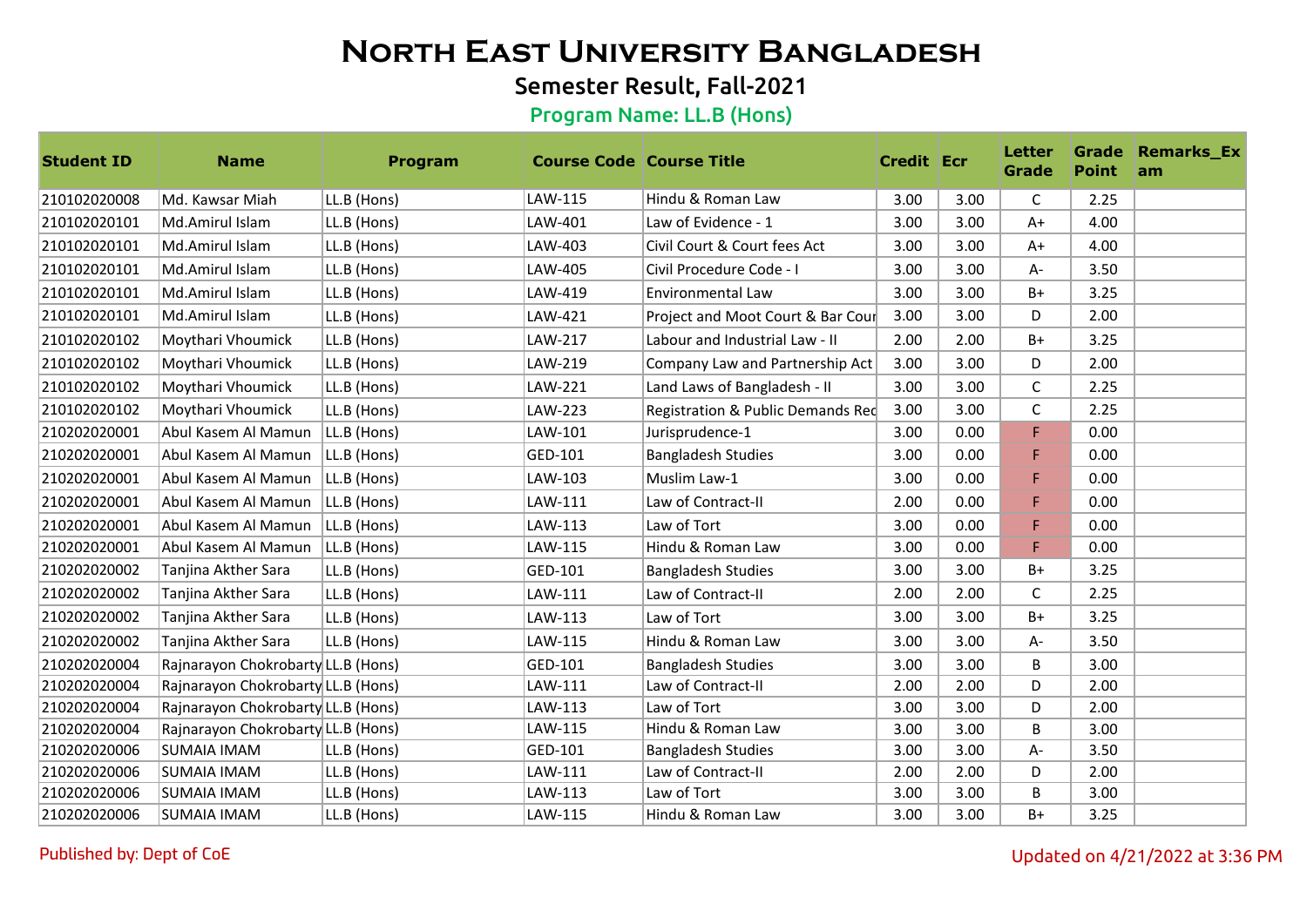## Semester Result, Fall-2021

#### Program Name: LL.B (Hons)

| <b>Student ID</b> | <b>Name</b>                      | Program     | <b>Course Code Course Title</b> |                                   | <b>Credit Ecr</b> |      | <b>Letter</b><br>Grade | <b>Point</b> | <b>Grade Remarks_Ex</b><br>am |
|-------------------|----------------------------------|-------------|---------------------------------|-----------------------------------|-------------------|------|------------------------|--------------|-------------------------------|
| 210202020101      | Emadur Rahman                    | LL.B (Hons) | LAW-111                         | Law of Contract-II                | 2.00              | 0.00 | F                      | 0.00         |                               |
| 210202020101      | Emadur Rahman                    | LL.B (Hons) | LAW-217                         | Labour and Industrial Law - II    | 2.00              | 2.00 | B                      | 3.00         |                               |
| 210202020101      | Emadur Rahman                    | LL.B (Hons) | LAW-221                         | Land Laws of Bangladesh - II      | 3.00              | 3.00 | C                      | 2.25         |                               |
| 210202020101      | Emadur Rahman                    | LL.B (Hons) | LAW-223                         | Registration & Public Demands Red | 3.00              | 3.00 | $\mathsf C$            | 2.25         |                               |
| 210302020001      | Sonia Begum                      | LL.B (Hons) | LAW-101                         | Jurisprudence-1                   | 3.00              | 3.00 | B                      | 3.00         |                               |
| 210302020001      | Sonia Begum                      | LL.B (Hons) | LAW-103                         | Muslim Law-1                      | 3.00              | 3.00 | B                      | 3.00         |                               |
| 210302020001      | Sonia Begum                      | LL.B (Hons) | LAW-113                         | Law of Tort                       | 3.00              | 3.00 | B                      | 3.00         |                               |
| 210302020001      | Sonia Begum                      | LL.B (Hons) | LAW-115                         | Hindu & Roman Law                 | 3.00              | 3.00 | Α                      | 3.75         |                               |
| 210302020002      | <b>Smrity Rani Mollick</b>       | LL.B (Hons) | LAW-101                         | Jurisprudence-1                   | 3.00              | 0.00 | F                      | 0.00         |                               |
| 210302020002      | Smrity Rani Mollick              | LL.B (Hons) | LAW-103                         | Muslim Law-1                      | 3.00              | 0.00 | F                      | 0.00         |                               |
| 210302020002      | Smrity Rani Mollick              | LL.B (Hons) | LAW-113                         | Law of Tort                       | 3.00              | 0.00 | F                      | 0.00         |                               |
| 210302020002      | Smrity Rani Mollick              | LL.B (Hons) | LAW-115                         | Hindu & Roman Law                 | 3.00              | 0.00 | F                      | 0.00         |                               |
| 210302020003      | Md.Sofiul Alam Sobuj             | LL.B (Hons) | LAW-101                         | Jurisprudence-1                   | 3.00              | 0.00 | F                      | 0.00         |                               |
| 210302020003      | Md.Sofiul Alam Sobuj             | LL.B (Hons) | LAW-103                         | Muslim Law-1                      | 3.00              | 3.00 | D                      | 2.00         |                               |
| 210302020003      | Md.Sofiul Alam Sobuj             | LL.B (Hons) | LAW-113                         | Law of Tort                       | 3.00              | 0.00 | F                      | 0.00         |                               |
| 210302020003      | Md.Sofiul Alam Sobuj             | LL.B (Hons) | LAW-115                         | Hindu & Roman Law                 | 3.00              | 3.00 | $\mathsf{C}$           | 2.25         |                               |
| 210302020004      | Arif Hasan                       | LL.B (Hons) | LAW-101                         | Jurisprudence-1                   | 3.00              | 3.00 | <b>B-</b>              | 2.75         |                               |
| 210302020004      | Arif Hasan                       | LL.B (Hons) | LAW-103                         | Muslim Law-1                      | 3.00              | 3.00 | С                      | 2.25         |                               |
| 210302020004      | Arif Hasan                       | LL.B (Hons) | LAW-113                         | Law of Tort                       | 3.00              | 3.00 | C                      | 2.25         |                               |
| 210302020004      | Arif Hasan                       | LL.B (Hons) | LAW-115                         | Hindu & Roman Law                 | 3.00              | 3.00 | А-                     | 3.50         |                               |
| 210302020005      | Chameli Roy                      | LL.B (Hons) | LAW-101                         | Jurisprudence-1                   | 3.00              | 3.00 | $C+$                   | 2.50         |                               |
| 210302020005      | Chameli Roy                      | LL.B (Hons) | LAW-103                         | Muslim Law-1                      | 3.00              | 3.00 | B+                     | 3.25         |                               |
| 210302020005      | Chameli Roy                      | LL.B (Hons) | LAW-113                         | Law of Tort                       | 3.00              | 3.00 | C                      | 2.25         |                               |
| 210302020005      | Chameli Roy                      | LL.B (Hons) | LAW-115                         | Hindu & Roman Law                 | 3.00              | 3.00 | А-                     | 3.50         |                               |
| 210302020006      | Mohammad Aminul IslaiLL.B (Hons) |             | LAW-101                         | Jurisprudence-1                   | 3.00              | 3.00 | A                      | 3.75         |                               |
| 210302020006      | Mohammad Aminul IslarLL.B (Hons) |             | LAW-103                         | Muslim Law-1                      | 3.00              | 3.00 | $B+$                   | 3.25         |                               |
| 210302020006      | Mohammad Aminul Isla LL.B (Hons) |             | LAW-113                         | Law of Tort                       | 3.00              | 3.00 | А-                     | 3.50         |                               |
| 210302020006      | Mohammad Aminul IslaiLL.B (Hons) |             | LAW-115                         | Hindu & Roman Law                 | 3.00              | 3.00 | $A+$                   | 4.00         |                               |